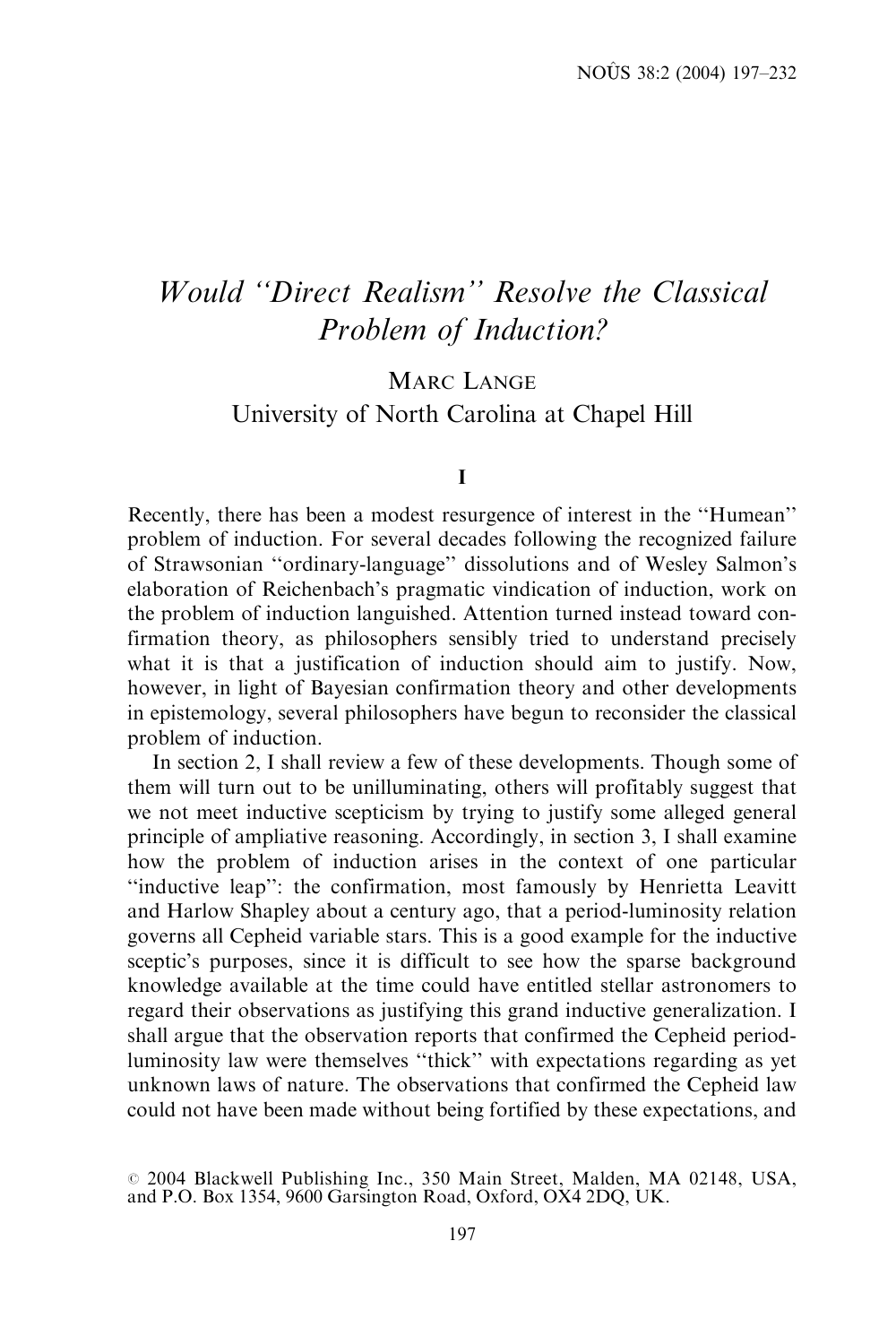these expectations, in turn, made the observations count as evidence for the Cepheid law.

''Direct realism'' has recently become popular in epistemological accounts of perception. In section 4, I shall investigate whether direct realism, if correct, would help to support my view regarding the ground of an inductive leap like Leavitt's and Shapley's. Ultimately, I shall argue that direct realism prompts the rejection of the Humean principle, captured perhaps most explicitly by Bayesian confirmation theory, that our observations alone are always insufficient to confirm our predictions regarding unexamined cases. In other words, the rejected principle says that, to ground a given inductive confirmation, our observations must be supplemented either (1) by some ampliative rule governing all correct inductions, where the details (not to mention the justification) of such a rule remain mysterious, or (2) by certain independent background opinions relevant to this particular induction, which apparently would require their own empirical support and thereby launch an infinite regress.

By rejecting this Humean principle, the approach prompted by direct realism accounts for the curious ease with which a grand inductive generalization (such as Leavitt's and Shapley's) can manage to become justified even when (or perhaps partly because) the relevant background knowledge is very meager. In section 4, I shall argue that observations whose reports are ''thick'' in the relevant sense are, paradoxically, among the sorts of observations that are most readily made in a new area of investigation, where there is a dearth of relevant background knowledge. In section 5, I shall further investigate the astronomers' warrant for the expectations needed to sustain the confirmation of the Cepheid law. I shall argue that these expectations were necessary not only for classifying certain variables as Cepheids, but also for discovering any variable stars in the first place.

As a reply to the inductive sceptic, this approach may be accused of merely replacing the problem of induction with the problem of understanding how one becomes qualified to observe (under certain circumstances) that a certain sort of fact about the ''external world'' obtains. Yet the latter problem would be with us in any case, should direct realism be correct. So to eliminate the problem of induction, despite retaining the problem of the qualified observer, would represent progress.

There is inevitably a certain hubris in reporting with qualified optimism on some approach for resolving the problem of induction, perhaps the most infamous sinkhole in all philosophy. But the problem's infamy derives from its perennial significance and stubbornness—the very features that ought to drive philosophers to resume their assault upon it. It is scandalous that according to some philosophers, concern with the problem of induction betrays a want of philosophical talent, tact, or taste.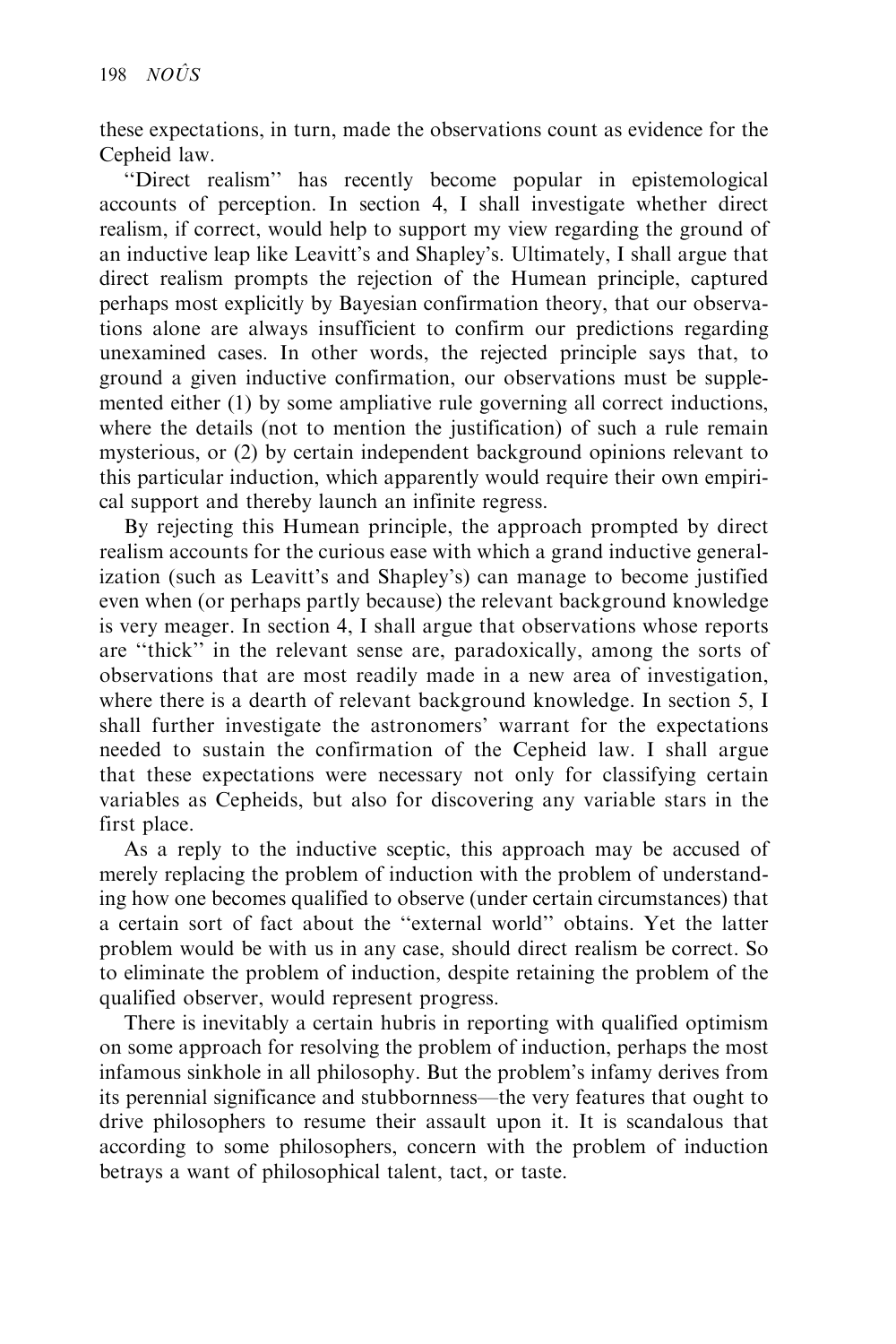Since the demise of the ordinary-language and Reichenbachian research programs for resolving the problem of induction, epistemological naturalism and externalism have gained some popularity. They have inspired a response to the problem of induction (Brueckner 2001, van Cleve 1984, Sankey 1997; see also Kornblith 1993). According to this response, an inductive argument from the frequent success of past inductive inferences to the likely success of some new inductive inference suffices to justify that inference. This may appear circular, but the naturalist-externalist holds that if inductive reasoning from true premises does, in fact, tend to lead to the truth, then an inductive argument can justify its conclusion even if the reasoner has no non-circular basis for believing that it does.

To my mind, this approach simply fails to engage with the traditional problem of induction. It does not set out to persuade the inductive sceptic that she has a good reason to believe that a given inductive argument will likely yield the truth regarding unexamined cases. Rather, this approach changes the subject. Suppose the externalist can persuade the sceptic that to be justified in some belief is to arrive at it by reliable means. Then the sceptic is persuaded that if induction is actually reliable, the conclusion of an inductive argument (from justified premises) is justified. She is also persuaded that if induction actually is reliable, an inductive reasoner is justified in her belief (arrived at inductively, from the frequent success of past inductive inferences) that induction will continue to be reliable. Nevertheless, the externalist has not persuaded the sceptic that induction is reliable.

Bayesian confirmation theory has also become much more prominent since the demise of the ordinary-language and Reichenbachian research programs for resolving the problem of induction. Suppose it could be shown—perhaps through a Dutch Book argument or an argument from calibration (Lange 1999b)—that rationality obliges us (in typical cases) to update our opinions by Bayesian conditionalization (or some straightforward generalization thereof, such as Jeffrey's rule). This result would still seem to leave us far from having a justification of induction. Whether Bayesian conditionalization yields induction or counterinduction, whether it underwrites our ascribing high probability to ''All emeralds are green'' or to "All emeralds are grue," whether it leads us to regard a relatively small sample of observed emeralds as having any bearing at all on unexamined emeralds—all depend on the prior probabilities. So a justification of induction requires some kind of solution to the problem of the priors. Otherwise, it remains unexplained why we ought to reason inductively.

This argument has been challenged in several ways. For example, in a recent book devoted entirely to Hume's problem, Colin Howson (2001) argues that a justification of induction should explain why we ought to reason inductively. Thus, it can appeal to *our* prior probabilities; Bayesian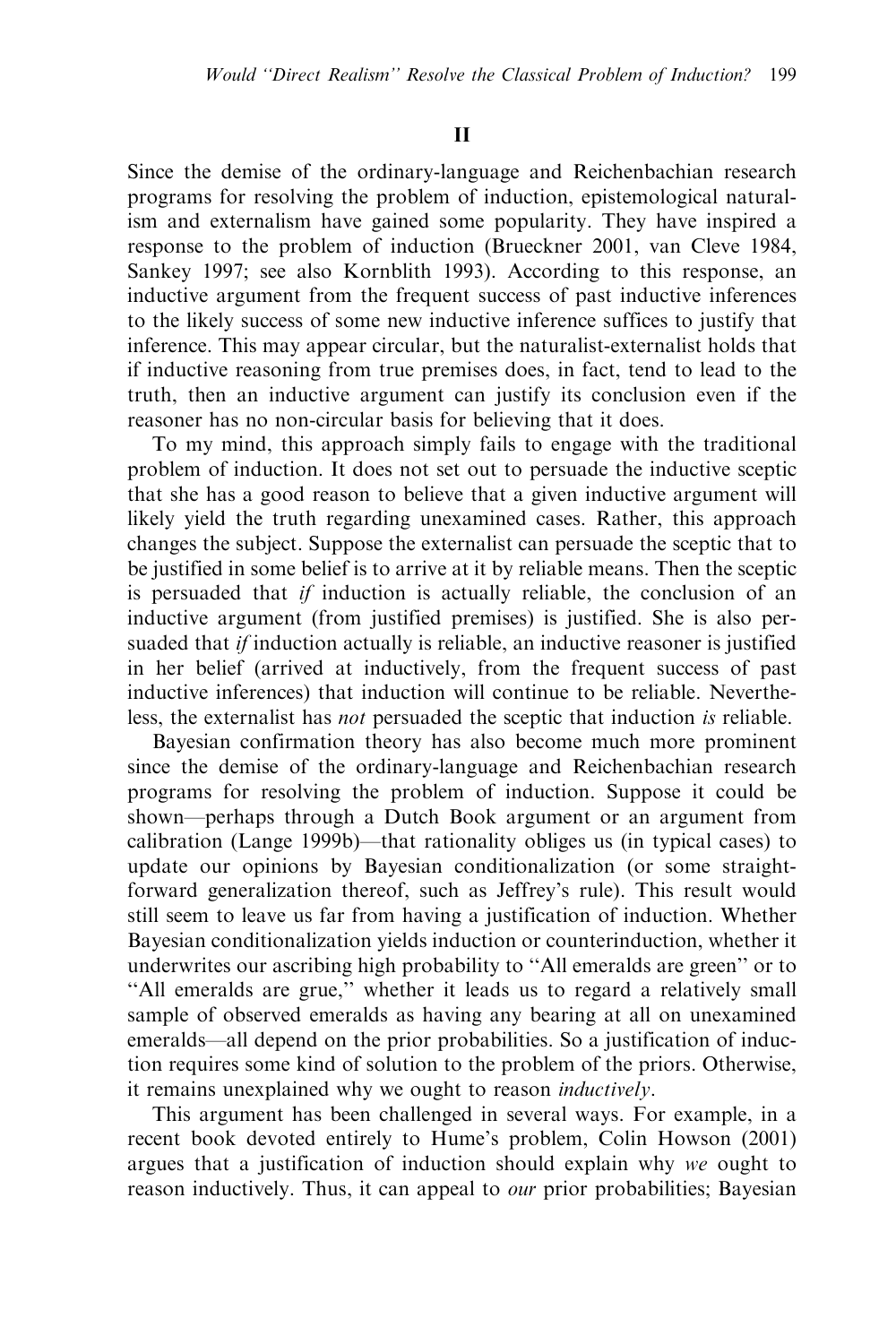conditionalization, acting on these particular priors, underwrites recognizably inductive updating. The ''initial assignments of positive probability ... cannot themselves be justified in any absolute sense'' (2001, 239). But never mind, Howson says. Inductive arguments are in this respect

like sound deductive arguments, they don't give you something for nothing: you must put synthetic judgements in to get synthetic judgements out. But get them out you do, and in a demonstrably consistent way that satisfies certainly the majority of those intuitive criteria for inductive reasoning which themselves stand up to critical examination. (2001, 239, cf. 171)

All we really want from a justification of induction is a justification for updating our beliefs in a certain way, and that is supplied by arguments showing Bayesian conditionalization to be rationally compulsory. Ian Hacking addresses the problem of induction in the final three chapters of his new survey of induction and probability (another sign of resurgent interest in the ''Humean'' problem), and he puts the argument thus:

At any point in our grown-up lives (let's leave babies out of this) we have a lot of opinions and various degrees of belief about our opinions. The question is not whether these opinions are 'rational'. The question is whether we are reasonable in modifying these opinions in light of new experience, new evidence. (2001, 256)

Well, the question in which I am interested, the traditional question, is whether by reasoning inductively, we arrive at knowledge. If knowledge involves justified true belief, then the question is whether true beliefs arrived at inductively are thereby justified. And if an inductive argument, to justify its conclusion, must proceed from a prior state of belief that we are entitled to occupy, then the question becomes whether we are justified in holding those prior opinions, and if so, how come.

I said that Bayesian conditionalization can underwrite reasoning that is intuitively inductive, but with other priors plugged into it, Bayesian conditionalization underwrites reasoning that is counterinductive or even reasoning that involves the confirmation of no claims at all regarding unexamined cases. However, it might be objected that if hypothesis  $h$ (given background beliefs  $b$ ) logically entails evidence  $e$ , then as long as  $pr(h|b)$  and  $pr(e|b)$  are both non-zero, it follows that  $pr(e|h\&b) = 1$ , and so by Bayes's theorem, we have  $pr(h|e\&b) = pr(h|b)pr(e|h\&b)/pr(e|b) = pr(h|b)/p$  $pr(e|b)$  >pr(h|b), meaning that e confirms h. On this objection, then, Bayesian conditionalization automatically yields induction. But this confirmation of  $h$ (of "All emeralds are green," for example) by  $e$  ("The emerald currently under examination is green'') need not involve any inductive confirmation of  $h$ —roughly, any confirmation of h's *predictive accuracy*. For example, it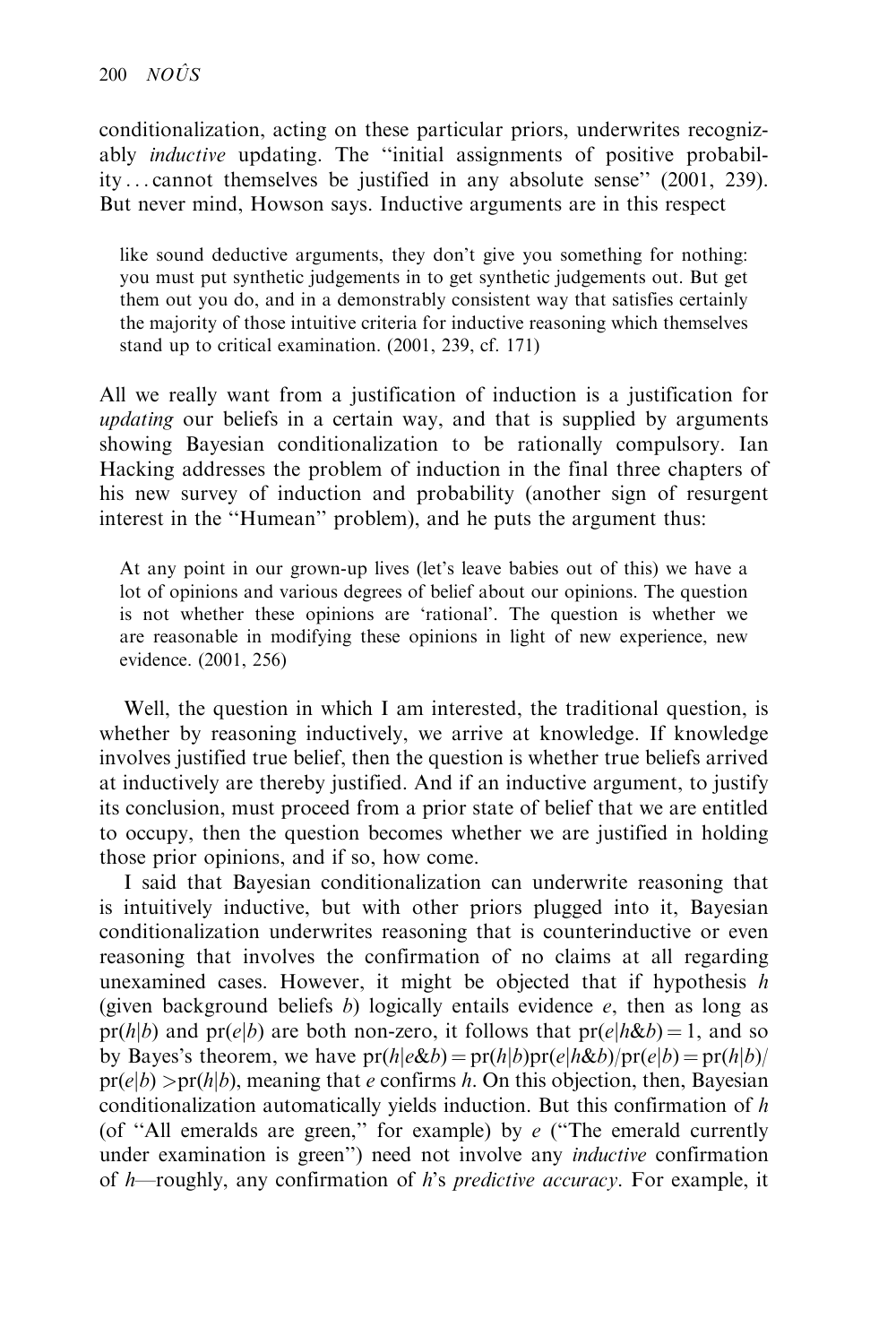need not involve any confirmation of g: ''The next emerald I examine will turn out to be green." Since g (given b) does not logically entail e,  $pr(e|g\&b)$  is not automatically 1, and so  $pr(g|e \& b)$  is not necessarily greater than  $pr(g|b)$ .<sup>1</sup>

Howson contends that a justification of the requirement that we update in accordance with Bayesian conditionalization would suffice to justify induction. But Howson recognizes that Bayesian conditionalization can underwrite non-inductive ampliation just as easily as induction. So his ''justification'' of induction would embrace counterinductive reasoning (for example) as well as induction. A justification of induction, at least of the sort I seek, must privilege inductive reasoning over the alternatives to it. Hence, Howson's argument would need to be supplemented with an account of how prior probability distributions that lead (by Bayesian updating) to recognizably inductive reasoning come to be justified, in contrast to priors leading to (say) counterinductive reasoning.

Why does Howson say otherwise? He insists that it is no part of the justification of induction to justify the choice of priors, just as deductive logic does not concern itself with justifying the premises of deductive arguments (Howson 2000, 2; also 164, 171, 239; cf. Howson and Urbach 1989, 189–90). To my mind, this parallel between deduction and induction is not apt. It presupposes that prior probabilities are the premises of inductive arguments—are, in other words, the neutral input or substrate to which is applied Bayesian conditionalization, an inductive rule of inference. But, as Howson rightly emphasizes, it is Bayesian conditionalization that is neutral; anything distinctively ''inductive'' about an episode of Bayesian updating must come from the priors. Consequently, a justification of induction must say something about how we are entitled to those priors.

I shall endorse the idea that a justification of induction is concerned exclusively with the inductive leap; it does not need to explain how the observations from which induction proceeds manage to acquire their positive justificatory status. Accordingly, the positive justificatory status of the posterior  $pr(e)$ , acquired directly via observation, falls beyond the scope of a justification of induction. Nevertheless, by characterizing inductive arguments as having the same ''logical form'' as various arguments that we would not pre-theoretically characterize as inductive, and then suggesting that a justification of induction need address only that form of reasoning, Howson's view essentially defines the problem of induction out of existence. Wherever we finally locate the difference between induction and other (less savoury) ampliative reasoning (whether in their logical form, or in their premises, or somewhere else), we must say something about why we are entitled to employ the elements distinguishing inductive reasoning and not similarly entitled to employ those distinguishing induction's rivals. Anything less is not enough.<sup>2</sup>

Some personalists about probability would argue that if anything distinctively ''inductive'' about Bayesian updating must come from the priors, then so much the better for resolving the problem of induction,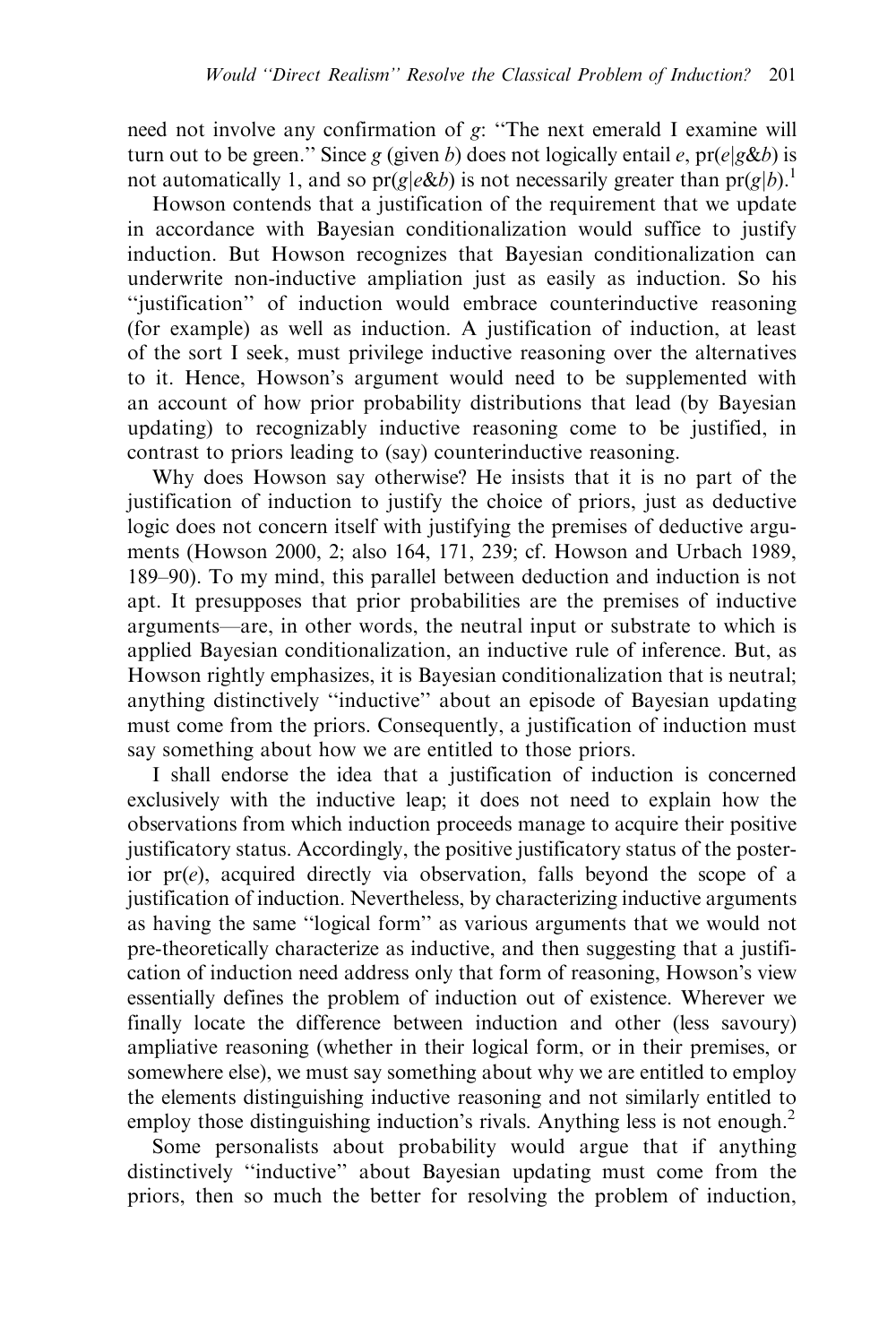since we are automatically entitled to adopt *any* probability distribution as our priors. This view is prompted by the notorious difficulties (associated with Bertrand's paradox of the chord) attending any principle of indifference for adjudicating among rival priors. In yet another recent treatment of the problem of induction, Samir Okasha writes:

Once we accept that the notion of a prior distribution which reflects a state of ignorance is chimerical, then adopting any particular prior distribution does not constitute helping ourselves to empirical information which should be suppressed; it simply reflects the fact that an element of guess work is involved in all empirical enquiry. (2001, 322)

Okasha's argument seems to be that a prior state of opinion embodies no unjustified information about the world since any prior opinion embodies some information. But the inductive sceptic should reply by turning this argument around: Since any prior opinion strong enough to support an inductive inference embodies some information, no prior opinion capable of supporting an inductive inference is justified.

In other words, Okasha's argument seems to be that there are no objectively neutral priors, so if the inductive sceptic accuses our priors of being unjustified,

we need only ask the sceptic 'What prior probability do you recommend?'  $[\,\ldots\,]$ It does not beg the question to operate with some particular prior probability distribution if there is no alternative to doing so. Only if the inductive sceptic can show that there is an alternative, i.e., that 'information-free' priors do exist, would adopting some particular prior distribution beg the question. (Okasha 2001, 323)

But there is an alternative to operating from a prior opinion strong enough to support ampliative inferences. If the sceptic is asked to recommend a prior probability, she should suggest a distribution that makes no probability assignment at all to any claim about the world that concerns logically contingent matters of fact. By this, I do not mean the extremal assignment of zero subjective probability to such a claim. That would be to assign it a probability: zero. Nor do I mean assigning it a vague probability value. I mean making no assignment at all to any such claim. As Okasha rightly emphasizes (2001, 308–9), the sceptic is not making merely the boring point that induction is fallible. Her point, rather, is that regarding predictions about unobserved cases, there is no degree of confidence to which we are entitled.

Admittedly, the sceptic's prior distribution violates the requirement that the domain of a probability function be a sigma algebra. For example, it may violate the additivity axiom  $pr(q \text{ or } \neg q) = pr(q) + pr(\neg q)$  by assigning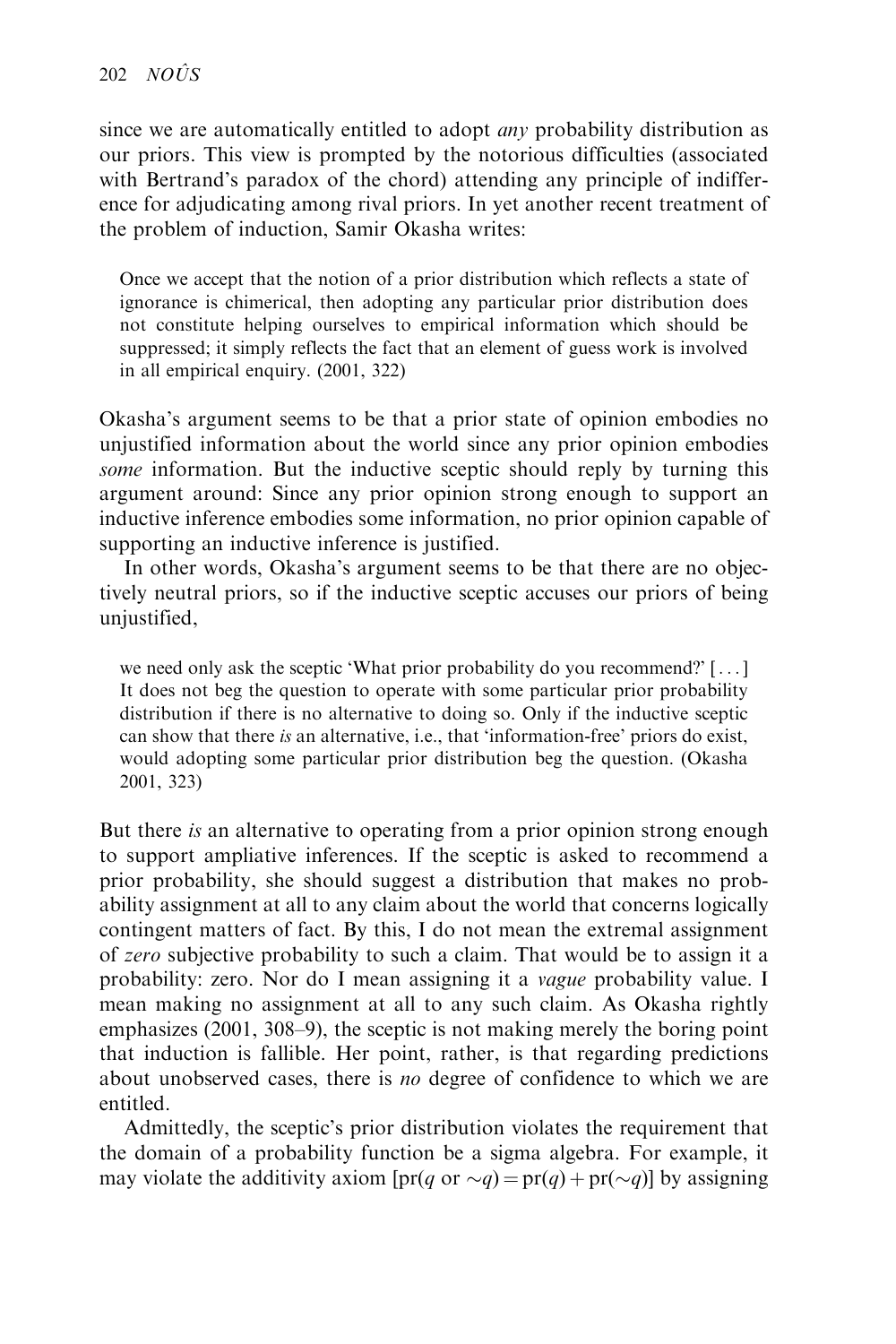to (q or  $\sim q$ ) a probability of 1 but making no probability assignment to q and none to  $\sim q$ . Some Bayesians would conclude that the sceptic's "pr" does not qualify as a probability function. However, the sceptic is not thereby made vulnerable to a Dutch Book. She is not thereby irrational or incoherent. What is the worst thing that can be said of her? That she shows a certain lack of commitment. That characterization will hardly bother the sceptic! It may well be overly restrictive to require that the domain of a probability function be a sigma algebra. (See, for instance, Fine (1973, 62) or any paper discussing the failure of logical omniscience.<sup>3</sup>)

Though an observation's direct result may be to assign some probability to  $e$ , the sceptic's prior distribution fails to support inductive inferences from our observations (since it omits some of the probabilities required by Bayesian conditionalization or any generalization of it). But that is precisely the inductive sceptic's point. There is no alternative to operating with a prior distribution that embodies information about the world, as Okasha says, *if* we are going to carry out ampliative inferences from our observations. But to presuppose that we are justified in carrying out such inferences is obviously to beg the question against the inductive sceptic.

In view of the fact that the same observation (i.e., posterior  $pr(e)$ ) will have a radically different confirmatory impact through Bayesian conditionalization, depending on the rest of the probability distribution (e.g.,  $pr(e|g)$ ), it is often said that Bayesian confirmation theory nicely captures Hume's insight that our observations alone, without a theoretical context, are unable to confirm or to disconfirm anything. As Elliott Sober says:

If my beliefs about my present and past environments [e.g., ''The sun has risen each day that I have made an observation''] are to justify the predictions and generalizations I believe [e.g., ''The sun will rise tomorrow''], then I have to assume something about the *relationship* between [the beliefs at the two levels]. Perhaps the principle of the uniformity of nature (''the future will resemble the past'') is an example of such a bridge principle. Or some other bridge principle might be proposed. But my present perceptions and memories are simply not enough, taken all by themselves. ... Not only do lower level statements fail to deductively imply high level statements; I also want to claim that lower level statements, all by themselves, aren't enough to provide a justification for higher level statements. Lower level statements, taken by themselves, don't even provide good evidence for higher level statements. (Sober 1995, 199; see also Howson 2001, 180)

Of course, the Humean sceptic now intervenes to demand our warrant for the probabilities we assigned to various "bridge principles"  $h'$ , probabilities that enabled  $e$  to confirm  $h$  inductively. If we justify those probabilities by appealing to other observation reports  $e'$  that confirmed  $h'$ , the sceptic demands our warrant for the probabilities we assigned to various other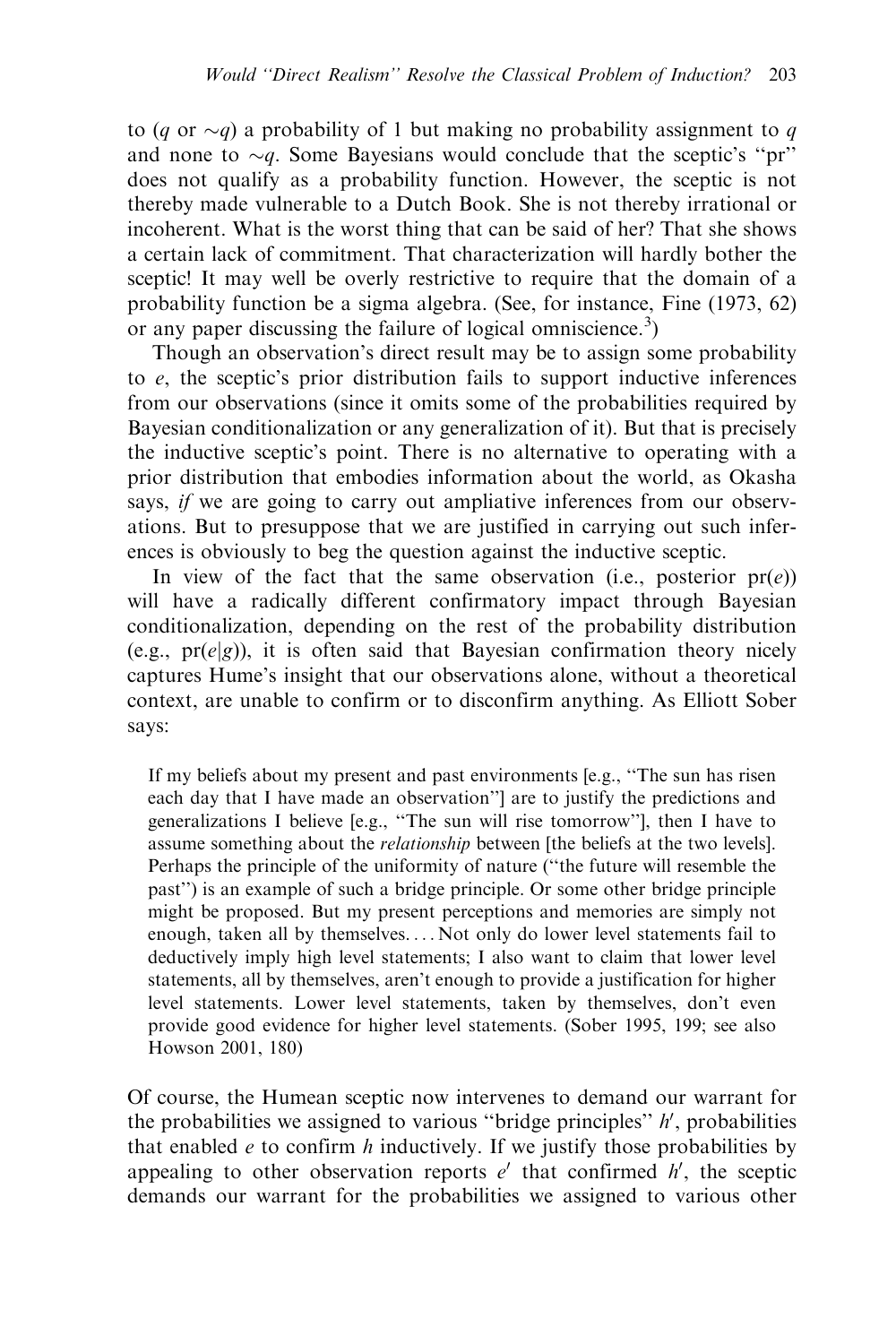bridge principles  $h''$  in virtue of which  $e'$  was made relevant confirmationwise to  $h'$ . And the regress ensues.

Sober contends that although ''we aren't justifying a belief at one level strictly in terms of beliefs that are on lower levels'' (1995, 201), the regress does not set in. What counts as being justified depends on the intended audience. If both you and your target audience believe the bridge principle  $h'$ , then you can justify yourself to them by appealing to  $h'$  (1995, 202). Sober recognizes that if your intended audience is an inductive sceptic, then the problem is ''insoluble,'' but ''this does not mean that more familiar problems of rational justification are, too'' (1995, 202).

To me, this is giving up on what we wanted, which was precisely a reply to the inductive sceptic. But even for ''more familiar problems of rational justification," this is too quick. I can justify myself by appealing to  $h'$  only if I am, in turn, entitled to believe  $h'$ . That I and my target audience both believe  $h'$  does not mean that either of us is *entitled* to believe it. Of course, someone who believes  $h'$  presumably also believes herself entitled to this belief. But she may be mistaken in believing herself so entitled.

''Entitled in what sense?'' Sober might ask. ''For what target audience?'' I have argued as if there were entitlement *simpliciter*, not merely for a given audience, and Sober might see this as begging the question. But, I would ask Sober, what is it to ''justify'' yourself to a given target audience? Suppose it is to use your observations to justify your probability assignment through Bayesian updating from a prior probability distribution that your target audience is willing to grant. Then what does your belief's being ''justified'' for a given target audience have to do (according to you) with the likelihood of your belief's being true? Why are justified beliefs (in this sense) worth having? As we have seen, a Bayesian will recognize that for target audiences who are willing to grant different priors, the same observations will have different confirmatory impacts; given the same observations, different beliefs will be ''justified for'' different target audiences. If I should aim to hold justified beliefs, then justified for whom? Clearly, I cannot believe that for every conceivable target audience, my beliefs' being justified ''for them'' increases the likelihood of my beliefs' being true. Why should I care whether or not my beliefs are justified for a certain audience—unless justifications are merely dramatic performances that I offer for practical purposes, to smooth my relations with an audience about whom I care for non-epistemic reasons? But then we have left behind the problem of understanding induction's epistemic justification.

Sober's view is thus subject to the same objection as the ''ordinarylanguage'' view. Sober explains that ''[a]ccording to Strawson, it is entirely rational to use inductive methods to formulate our beliefs about the future, even though we can offer no good reason for expecting that the method will lead to true beliefs. ...I find Strawson's argument unconvincing.'' (1995, 194) Strawson's view is that what we *mean* by having a good reason is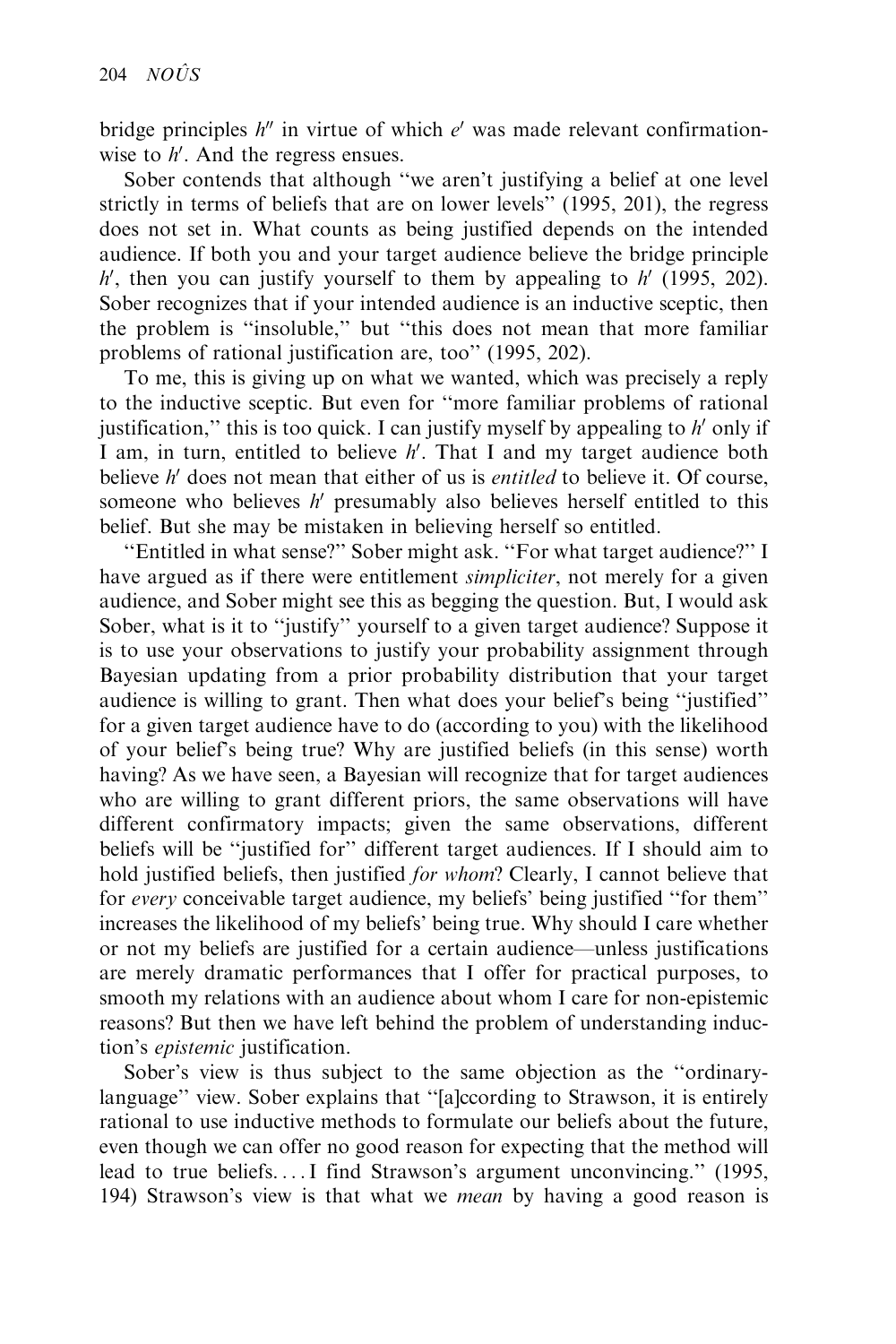having an inductive reason. The standard objection insists that to support this identification, we need some good non-circular reason for defining ''good reason'' in terms of induction rather than in terms of some other rule for ampliation—that is, for supposing that induction will often lead us to the truth (Salmon 1967, 51). Likewise, Sober's own proposal is that in a given context, what we mean by having a good reason is having a reason relative to some background implicitly being taken for granted. But to support this identification, we need in this context to have some good non-circular reason for defining ''good reason'' in terms of this particular background rather than any other.

Confirmation theory has come a long way from the models of Hempelian instance confirmation, Goodmanesque projection of observed uniformities onto unexamined cases, Reichenbach's straight rule, enumerative induction, and so forth. The Bayesian account leaves plenty of room for background knowledge but assigns no special place to the belief that unexamined cases will be like examined cases. Rather, an inductive argument depends on "a vast store of background information'' (Okasha 2001, 309). Consequently, we should not seek to justify induction by trying to justify some general principle of the uniformity of nature that is supposed to underwrite all inductions. Instead of thinking about our task as the justification of induction as a whole, it would perhaps be more enlightening to uncover the basis of some particular inductive inference.

This will inevitably lead us to investigate the relevant background beliefs. What, in turn, is their ground? It might be thought that our problem is now essentially solved, since (as Hacking says) ''[a]t any point in our grown-up lives (let's leave babies out of this) we have a lot of opinions,'' so for every background opinion whose warrant is demanded, we should be able (at least in principle) to identify some evidence warranting it in light of some yet prior opinion. However, this means that the ''answer'' to each challenge presumes that there is warrant for some yet prior opinion. Until we reach the end of this regress, none of these challenges has been met.

It might be objected that in demanding such a regress-stopper, we have departed from the thoroughly realistic attitude that led us to try to uncover the warrant for some actual inductive episode. For such a regress-stopper would amount to nothing less than an argument against occupying the inductive sceptic's prior probability distribution, and this sceptical prior might be considered terribly artificial—entirely foreign to us grown-ups, with all of our opinions (as Hacking says), "very different from the [epistemic starting-point] in which we find ourselves in real life'' (Okasha 2001, 319). Solutions to Sober's ''more familiar problems of rational justification'' might be thought not to require a response to the inductive sceptic.

I disagree, in the main. The history of science is filled with cases in which the scientists' relevant background knowledge was apparently extremely sparse at best. Nevertheless, scientists were somehow able to take certain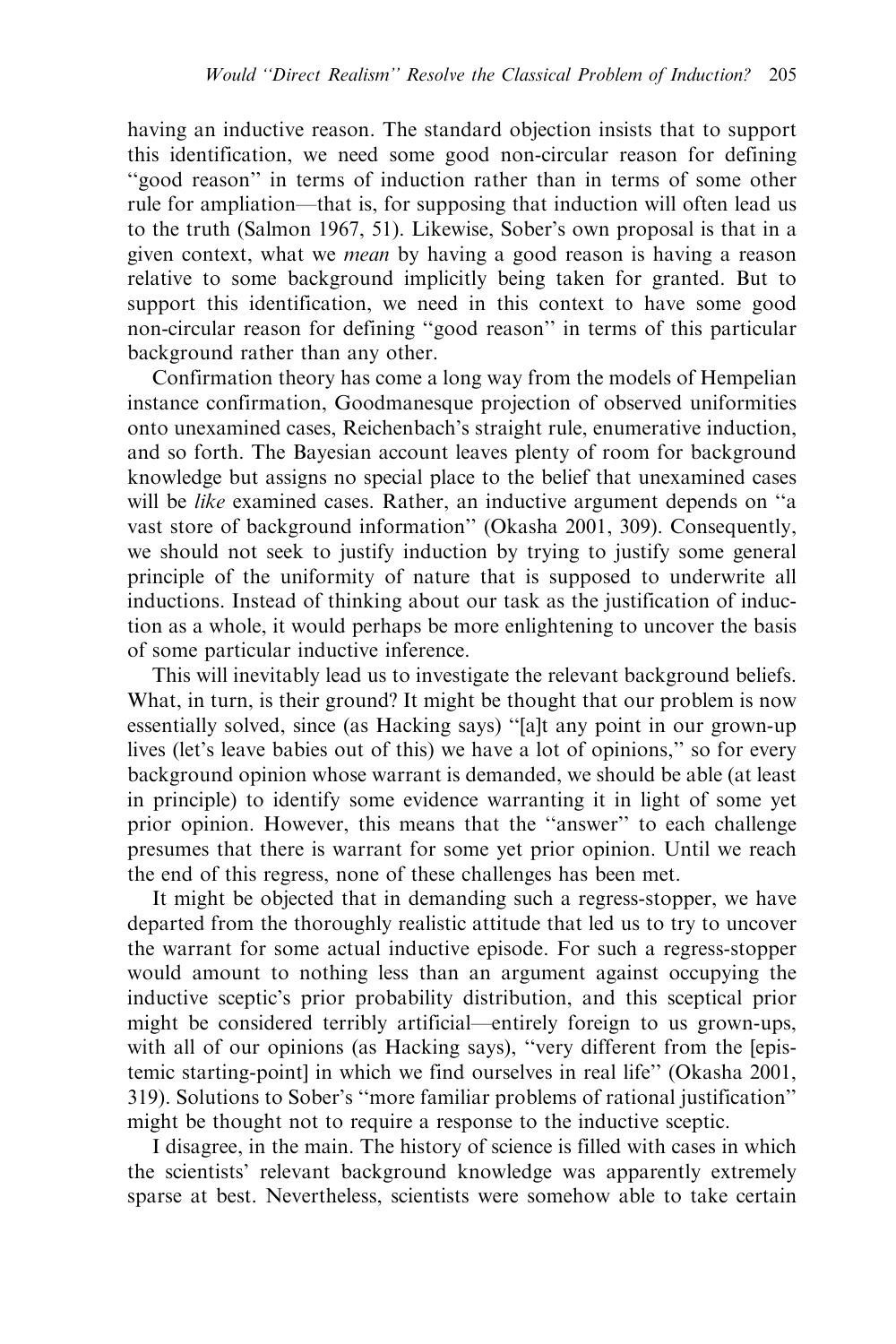uniformities among their observations and to project them justly onto a broad range of unexamined cases.

Here is an example. In 1908, Henrietta Leavitt (1908) announced her discovery of 1,777 variable stars in the Magellanic Clouds. By 1912, she had found 25 of the variables in the Small Magellanic Cloud (SMC) on enough photographic plates to allow her to determine their periods very precisely. On both occasions, she remarked that in the shape of their light curves, all of these variables (and, evidently, a majority of the SMC variables) ''resemble the variables found in globular clusters, diminishing slowly in brightness, remaining near minimum for the greater part of the time, and increasing very rapidly to a brief maximum'' (1912, 1; also 1908, 107). She noted a "remarkable relation" (1912, 1; also 1908, 107): the brighter the star, the longer its period between maxima. She took this evidence ''to warrant the drawing of general conclusions,'' a ''law'' (1912, 2). Of course, the relation Leavitt graphed (figure 1) was merely between the period and brightness of certain stars as seen from Earth. But all of the stars in the SMC are about the same distance from Earth; the SMC's depth was presumed to be a negligible fraction of its distance from Earth. Therefore, Leavitt argued (1912, 3), if one SMC star is brighter than another as seen from Earth, then ''probably'' the former's real luminosity is greater than the latter's. Thus Leavitt took her evidence as suggesting a relation between period and intrinsic luminosity: ''their periods are apparently associated with the actual emission of light, as determined [in an unknown manner] by their mass, density, and surface brightness'' (1912, 3).

In 1913, Ejnar Hertzsprung took Leavitt's evidence as justifying the application of her period-luminosity ''law'' to the 13 variables that exhibit light curves of the type Leavitt had described and that have the best determined motions relative to Earth. (In note 5, I explain why he chose these particular stars.) As had become customary, he termed the stars with such light curves "Cepheid" variables after the star delta Cephei, a wellknown example. He used these stars and the ''law'' to compute the SMC to be 30,000 light-years away, the largest astronomical distance yet estimated. In 1915, Harlow Shapley extended Hertzsprung's work by projecting the period-luminosity law to all known Cepheids in the Milky Way (our galaxy). He then estimated their distances from Earth by comparing their brightness as seen from Earth to their actual luminosities (ascertained by applying the period-luminosity law to their periods). Most famously, Edwin Hubble in 1924 projected the period-luminosity relation to 40 Cepheids he found in the nebula M31 in the constellation Andromeda. He thereby estimated the nebula's distance from Earth to be (as we would say) astronomical: about a million light-years. (He discovered that the nebula actually lies outside the Milky Way; it is now known as the Andromeda galaxy.)

Yet there was scant background knowledge on which to ground these projections. It is difficult to see what evidence existed that Hubble's 40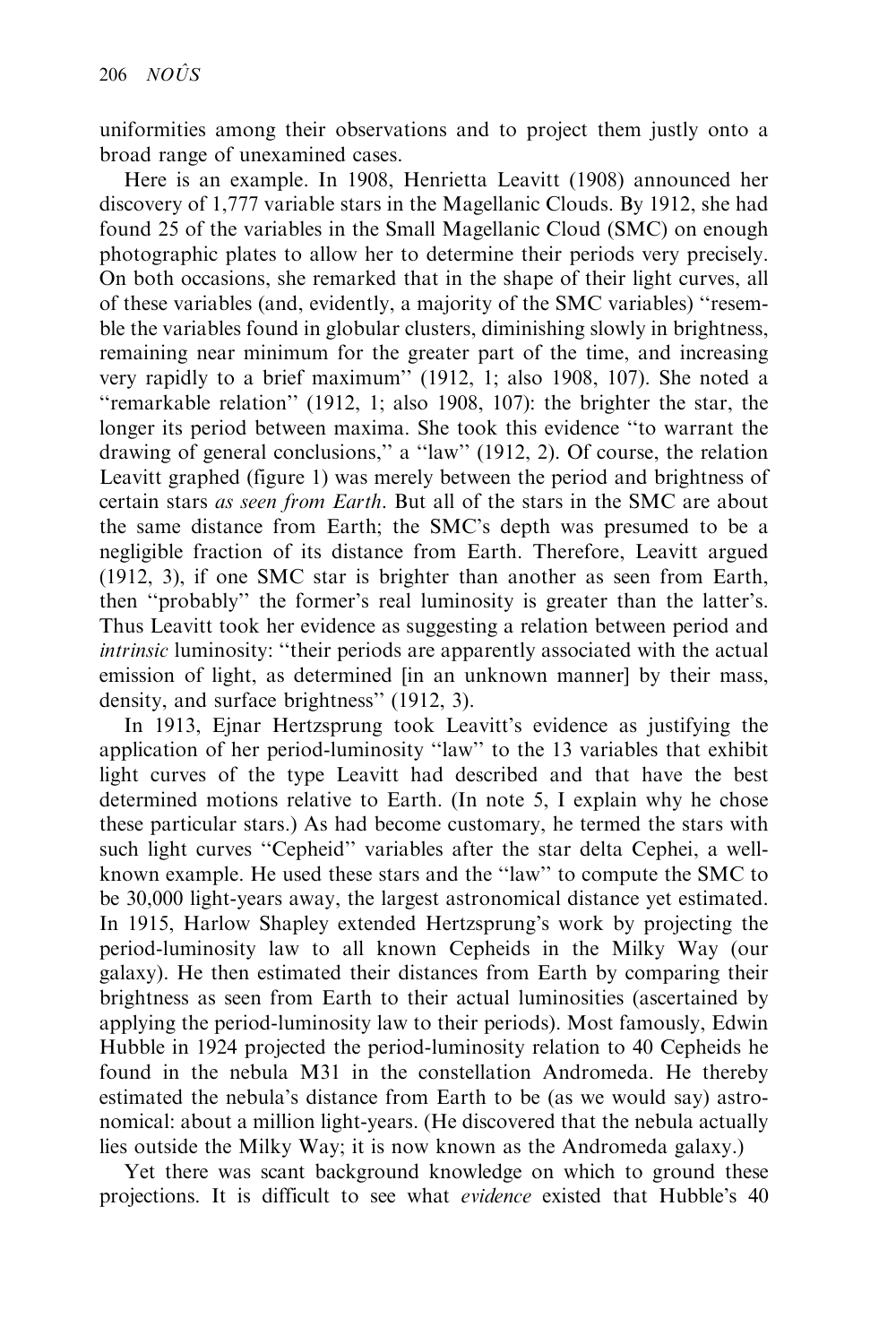

Figure 1. Upper diagram: Leavitt's original period-brightness curve for the SMC (Leavitt 1912, 3), showing each star's maximum and minimum brightness as a function of its period of variation. Lower diagram: The period-brightness relation for mean magnitudes, plotted with all of the SMC Cepheids measured by 1946 (Hoffleit 1993, 4). In both graphs, the y-axis is apparent magnitude (brighter stars have lower magnitude numbers) and the x-axis is the logarithm of the period (in days).

Cepheids in M31, for example, were like Hertzsprung's 13 Milky-Way Cepheids or Leavitt's 25 ''cluster variables.'' For example, there was no real understanding of the mechanism by which any of these stars varies in its brightness.<sup>4</sup>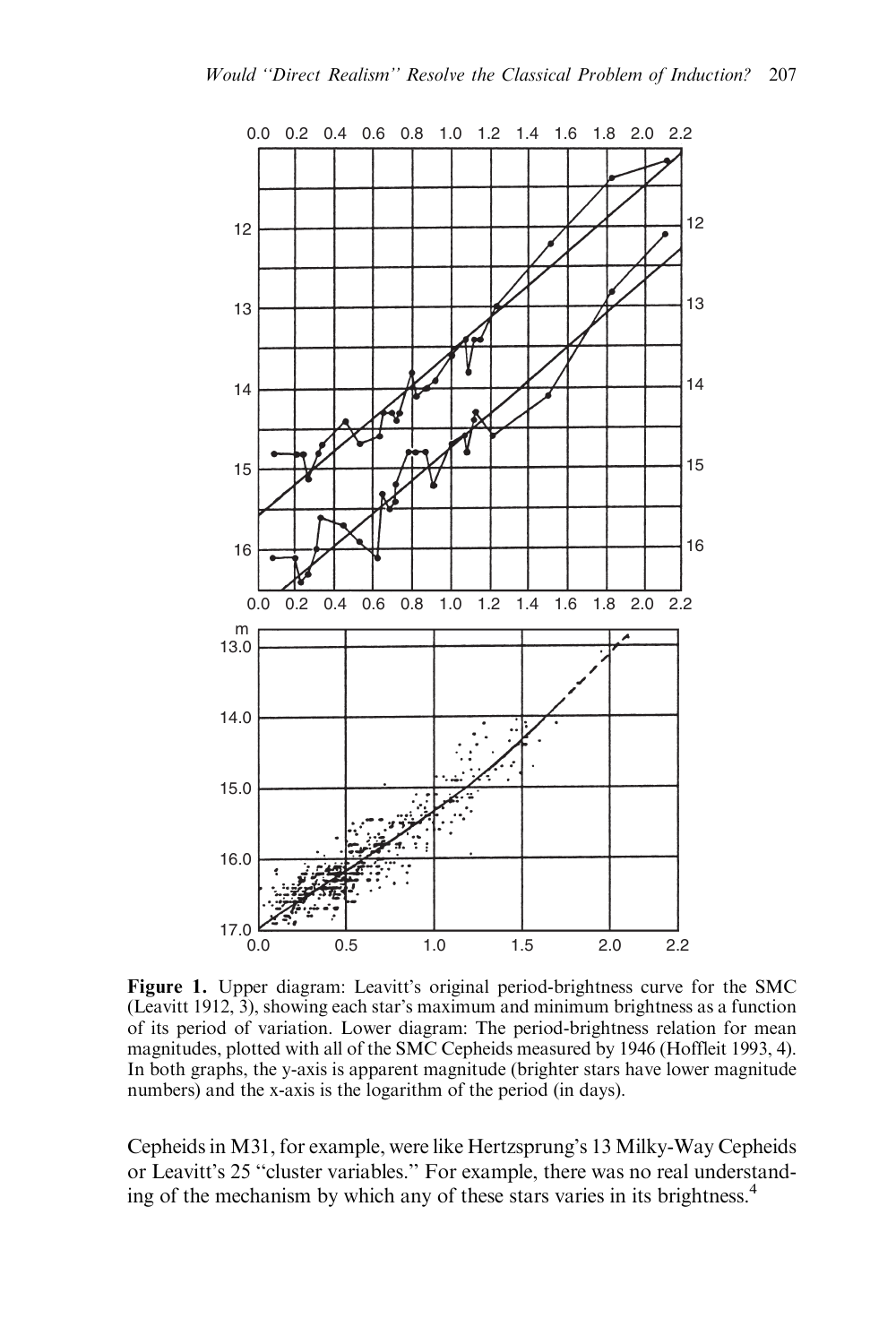Of course, background knowledge of a minimal sort played an obvious part in supporting the generalization of Leavitt's relation to all Cepheids.<sup>5</sup> For example, astronomers knew the constellation boundaries to be wholly arbitrary. So astronomers would have been unjustified in regarding Cepheids in the Andromeda nebula as having greater bearing on other Cepheids in virtue of their also lying in the constellation Andromeda rather than in some neighboring constellation. Nevertheless, in such a theoretically impoverished context, there does not seem to be sufficient background knowledge to justify Hertzsprung's, Shapley's, and Hubble's grand inductions. Why couldn't Cepheids be a heterogeneous category? For instance, why couldn't Cepheids located near a galactic core differ intrinsically from Cepheids located near a galaxy's periphery?

To justify induction, we must understand precisely how scientists in theoretically impoverished contexts nevertheless manage to become entitled to suspect the existence of various sorts of grand uniformities in nature how, for instance, stellar astronomers were entitled to suspect certain sorts of uniformities among all Cepheid variables despite knowing so little about variable stars. It seems as if the empirical work I needed to carry out last academic quarter in order to justify believing that a given student cheated on his exam far exceeded the empirical work that astronomers needed to undertake a century ago in order to justify believing that Cepheids in M31 obey whatever period-luminosity relation is obeyed by SMC Cepheids. To explain this remarkable difference, it clearly does not suffice merely to gesture toward ''background knowledge.''

Of course, I am presuming that Leavitt, Hertzsprung, and the rest were actually justified in their inferences. However, this should not be understood to mean that the evidence supporting these inferences was utterly overwhelming. Greater caution and even outright dissent would also, for a considerable period at least, have been justified stances to take. Indeed, Hertzsprung himself offered a good reason to oppose co-classifying the ''cluster variables'' with the other alleged Cepheids (see note 12), and Heber Curtis (Hoskin 1976, 179) wondered whether stars in galactic spiral arms may behave differently from stars in denser concentrations (such as globular clusters and the SMC), since variables appear to be much more common where stars are denser.<sup>6</sup> In short, rationality permits us considerable latitude; frequently, both proponents and critics of a scientific innovation are taking reasonable positions, at least for a time. (This fact tends to drive each side's search for more powerful arguments.)

But while acknowledging that there were good reasons for hesitating to accept the inferences made by Leavitt, Shapley, and the rest, we must not lose sight of the fact that there were also good reasons for placing considerable trust in these inferences. Many astronomers in 1913 would doubtless have agreed with the eminent astrophysicist Henry Norris Russell, who wrote to Hertzsprung: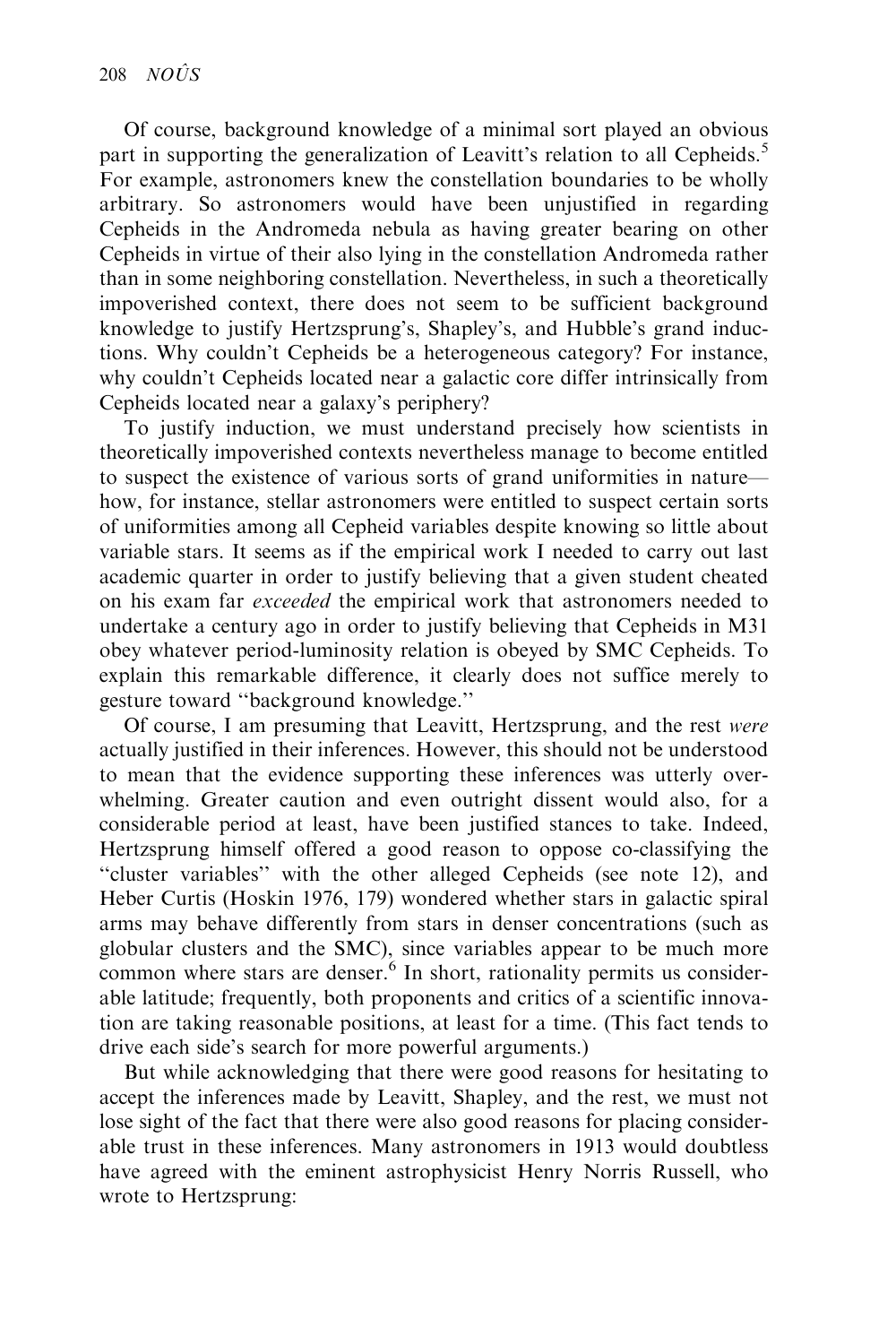I had not thought of making the very pretty use you make of Miss Leavitt's discovery about the relation between period and absolute brightness. There is of course a certain element of uncertainty about this, but I think it is a legitimate hypothesis. (Smith 1982, 72)

Here, from another astronomer, is a typical 1924 comment regarding Hubble's application of the period-luminosity relation to M31:

The applicability of the relation is, of course, in doubt but probably no more so than in some other cases where it has been applied. (Smith 1982, 118)

Though one could try to argue (without appealing to wholesale inductive scepticism) that astronomers were simply unjustified in inferring that there exists a Cepheid period-luminosity relation, their inference seems to me quite typical of the sort that scientists often make despite occupying theoretically impoverished contexts. The evidence had to be taken seriously. Critics generally offered arguments against the existence of a Cepheid period-luminosity relation (rather than merely calling for more evidence), thereby implicitly recognizing the prima-facie bearing of Leavitt's evidence on every Cepheid. (Sometimes explicitly. For example, Curtis (1921, 203) acknowledged that unless there is some reason for supposing SMC Cepheids to behave differently from Cepheids in galactic spiral arms, Leavitt's data provide a good reason for believing that Cepheids not just in the SMC, but also in our galaxy's spiral arms, obey a period-luminosity relation.)

#### III

Let's now examine this historical episode more carefully and try to uncover the inductive inference's ground.

Cepheids were among the classes of variable stars that had been recognized by Leavitt's day.<sup>7</sup> Each class was associated with one or two prototype stars—the ''exemplar'' or ''model'' of the ''class'', or the ''head'' of the ''family'' (Clerke 1903, 319, 327, 328). For the Cepheids, these were delta Cephei and epsilon Aquilae (the first two Cepheids discovered—in 1784, long before any others were). For three other classes, the prototypes were Algol (beta Persei), beta Lyrae, and Mira (omicron Ceti), respectively. ''[E]ach of these stars examplifies a certain type or law of variation,'' wrote the distinguished astronomer Simon Newcomb (1902, 99). In other words, the basis for the classification was the ''light curve'' depicting the variation in the star's brightness over time. For example, ''[w]hen we say that a star is of the Algol type, we mean that it varies in the same way as Algol does... '' (Newcomb 1900, 214). Algol-type stars ''are invariable in brightness during the greater part of the time, but fade away for a few hours at regular intervals'' (1902, 104). (See figure 2.) In contrast, a light curve of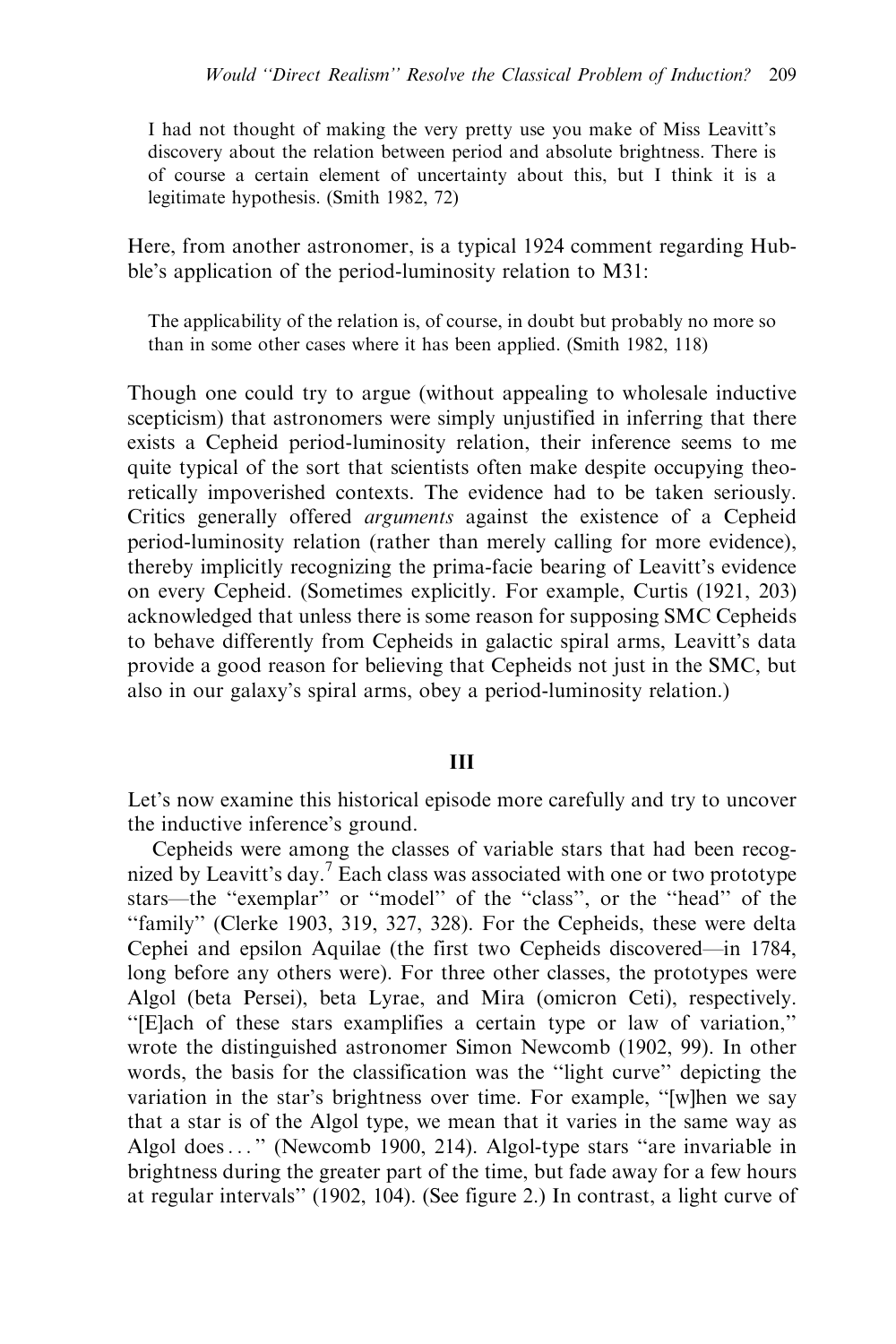

Figure 2. "The law of variation [for Algol type stars] is expressed by a curve of [the above] form'' (Newcomb 1902, 102). The y-axis is brightness; the x-axis is time.

the beta Lyrae type alternates between two unequal minima, the star's brightness varying continuously between them. (See figure 3.) We might then expect each Cepheid's light curve to display the shark-fin shape that is so striking in the light curves of delta Cephei and epsilon Aquilae. (See figure 4.) This would not only set the Cepheids distinctly apart from the other types of variables, but also explain why trained astronomers could recognize a Cepheid-type light curve on sight. For example, in his 1924 letter to Shapley announcing his discovery of a Cepheid in M31, Hubble enclosed the star's light curve, which (he commented), ''rough as it is, shows the Cepheid characteristics in an unmistakable fashion.'' He obviously expected Shapley to agree that the star is a Cepheid simply upon seeing the curve (Hoskin 1982, 161). In the ensuing paper, Hubble presented four light curves from among the 40 Cepheids that he had identified in M31, commenting that their "Cepheid characteristics are obvious" (Hetherington 1996, 77).<sup>8</sup>

But this view leads to a dead end. If the Cepheids are merely the variables with light curves possessing certain intrinsic characteristics, then how did astronomers justify deeming ''plausible'' the hypothesis that Cepheids ''are comparable wherever found'' (Shapley 1918, 116), which grounded their projecting regularities among a few examined Cepheids onto all other Cepheids? What reason did astronomers have for believing that stars alike in this one respect are alike in other respects?<sup>9</sup> Historians of astronomy are curiously unhelpful here. Hetherington writes:

Next, [Hertzsprung] assumed that the galactic Cepheids are similar to Cepheids in the Small Magellanic Cloud. Necessity might have been a justification for this assumption of uniformity, had anyone thought to question it, but it did not seem unreasonable. (1996, 40)



Figure 3. Light curve of beta Lyrae (Clerke 1903, 337).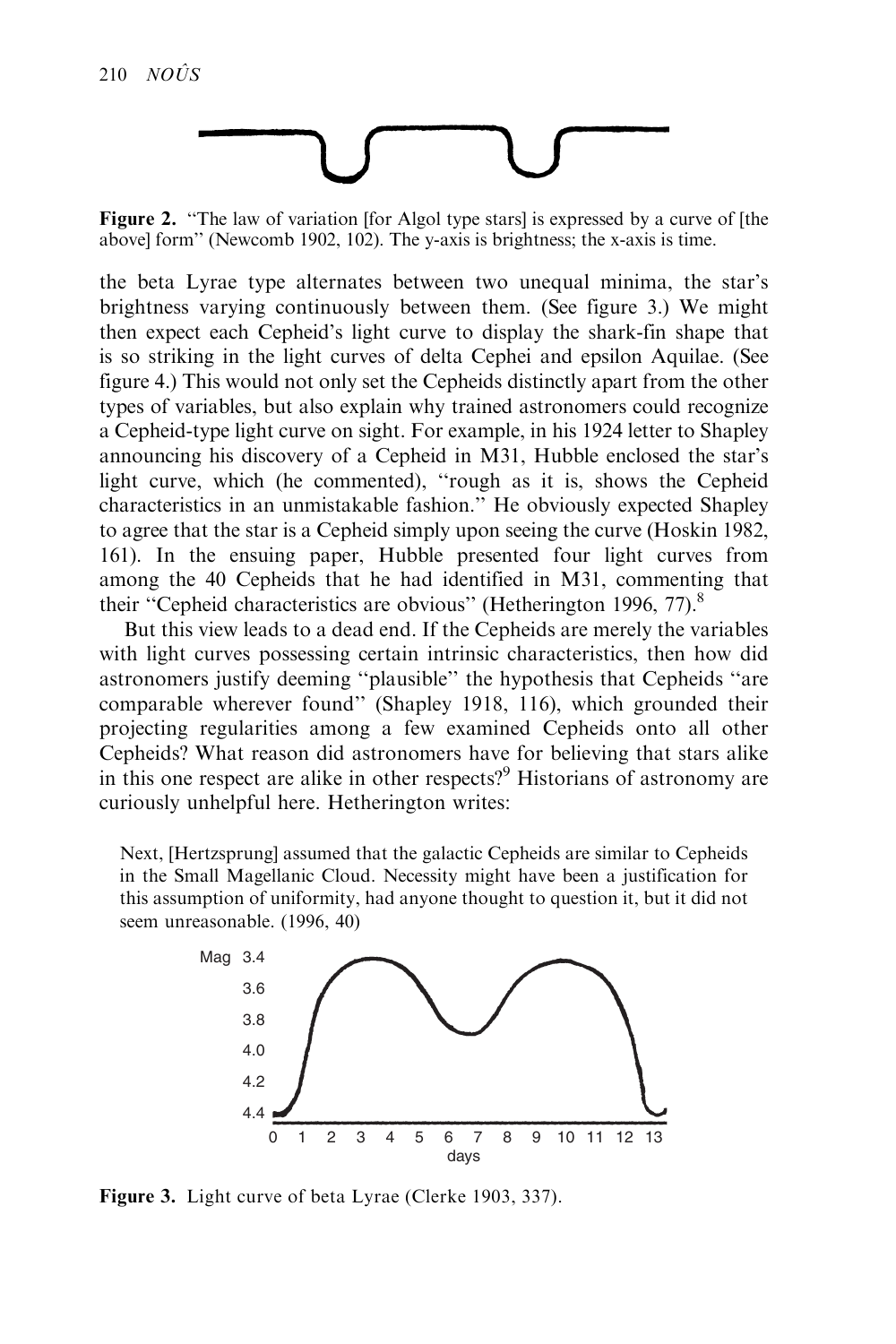

Figure 4. Light curves of delta Cephei, at left, and epsilon Aquilae, at right (Campbell and Jacchia 1946, 63).

Hoskin writes:

Such a uniformity assumption may appear arbitrary and unjustified. ...The justification lies in the possibilities opened up by such an assumption. (1982, 6)

This is unconvincing. That astronomers needed to presuppose some such uniformity in order to infer stellar distances from their observations does not explain why astronomers were justified in believing in some such premise, much less this particular one. That a given uniformity assumption would lead to interesting conclusions is a good reason to investigate whether or not it is true, but not a good reason to believe it true.<sup>10</sup>

What evidence, then, did astronomers have that all Cepheids are basically alike? Let's consider a prior question: What range of stars would this evidence have to concern? How was the Cepheid class demarcated?

Although astronomers could tell just from looking at a star's light curve whether or not the star was a Cepheid, the Cepheids' light curves form a varied group. (See figure 5.) While many have steep, narrow maxima (like delta Cephei and epsilon Aquilae), some maxima are quite broad or even double. Although the rise to maximum is often much more rapid than the decline (as Leavitt noted), some curves are fairly symmetric, even sinusoidal. In sum, one could not catch on to the Cepheid class simply by being told that Cepheid light curves are those ''like'' delta Cephei's and epsilon Aquilae's. The range of stars over which astronomers were prepared to generalize was not understood as the class with light curves displaying a shark-fin shape or some other purely formal, intrinsic characteristic. No set of formal, intrinsic, necessary and sufficient conditions for qualifying as a Cepheid-type light curve was ever proposed in the period's scientific literature.

Shown two Cepheid light curves, an untrained observer might not automatically deem them alike. But between any two Cepheid light curves, however dissimilar, one can construct a smooth progression of light curves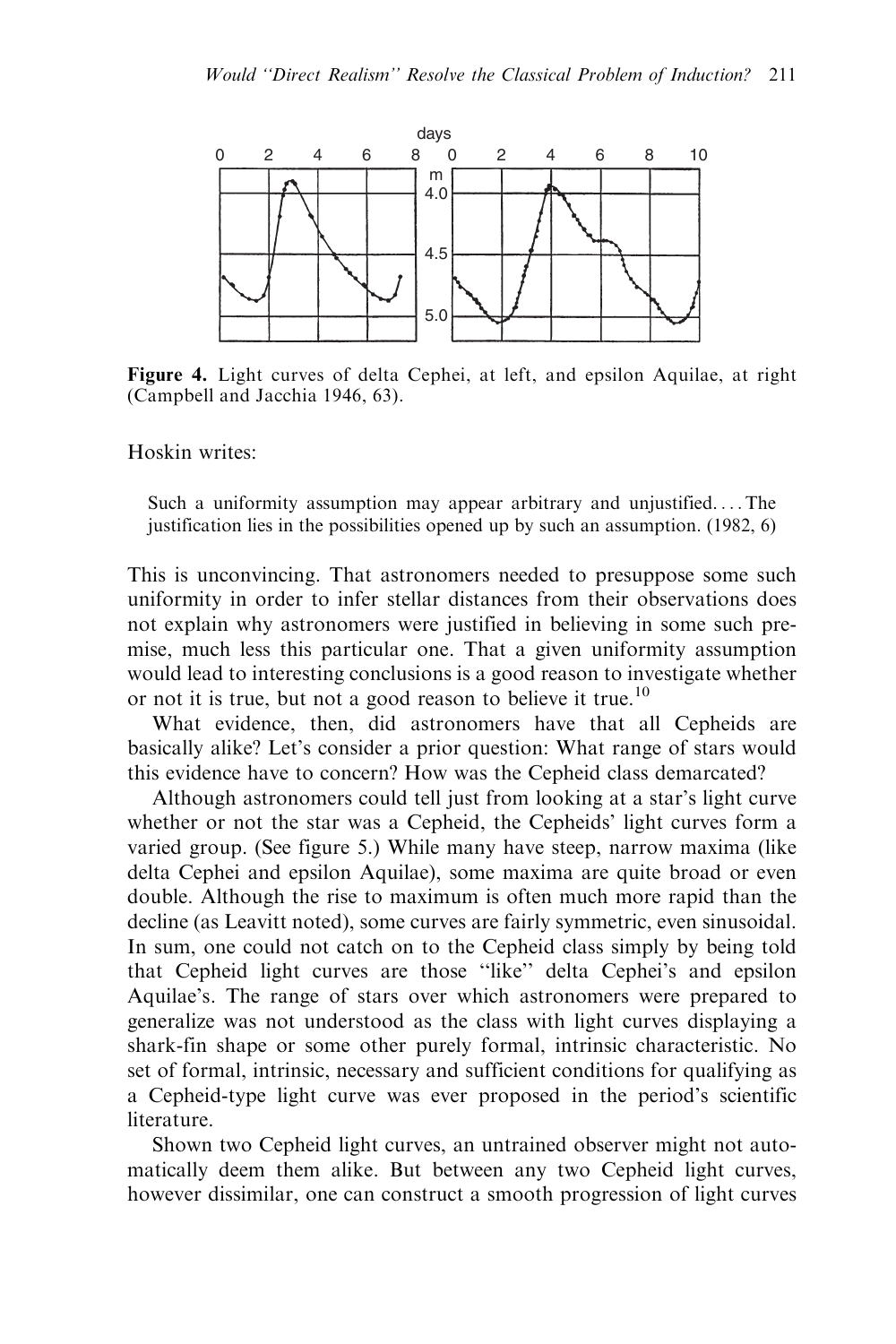

Figure 5. Some Cepheid light curves with periods given in days, organized to reflect the resemblances among them (Burnham 1978, I, 588; after Campbell and Jacchia 1946, 67).

belonging to other variable stars (all of which are Cepheids). Figure 5 displays several such progressions. For example, between light curves displaying a single sharp maximum and those displaying a broad, doublehumped maximum, there are light curves with plateaus or small bumps on the falling branch. In contrast, there aren't variable stars with light curves forming a continuous series between a Cepheid light curve and an Algoltype light curve, for example. Between these, there is a wide gap in the stellar population. Consequently, after being exposed to a host of variable stars' light curves, Cepheids' and non-Cepheids' alike, astronomers learned how to recognize a light curve as belonging to the Cepheid class (or not) by acquiring a sense of the extent of the cluster surrounding the prototype's light curve.<sup>11</sup> An astronomer developed a "good eye." Astronomers were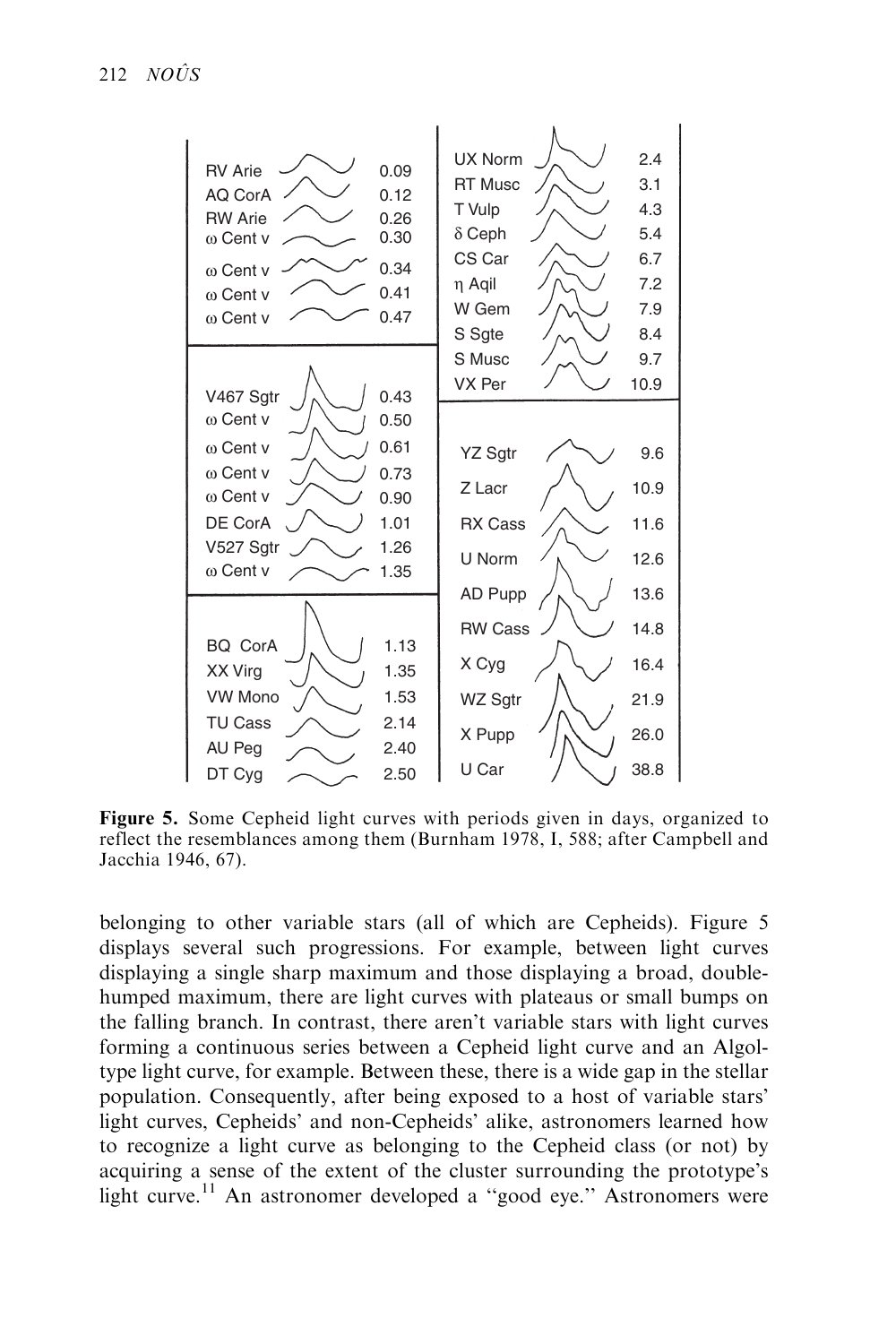also able to settle possible disputes over a given star's Cepheid character by showing that its light curve is linked to those of well-established Cepheids (such as the prototypes) by a smooth series of intermediate cases, or that a gap in the stellar population exists between them.<sup>12</sup>

Astronomers, then, characterized the range of the Cepheid class ostensively, by pointing to some light curves. But their understanding of the Cepheid class could not simply have been as encompassing all stars with light curves that are shaped like those of the prototypes or even as encompassing all stars with light curves that are shaped like the examples in figure 5. These characterizations would clearly have led astronomers to classify as non-Cepheids certain stars that they actually deemed to be Cepheids. Astronomers must have understood the relevant sense of ''like'' as extending from the prototypical Cepheids out to wherever the nearest significant gap appears in the distribution of stellar light curves. Furthermore, they must have understood that no stars are to be classified as somewhat Cepheid, or quasi Cepheid, or Cepheid to some degree, or borderline Cepheid, else they would surely have so classified various stars whose light curves are rather unlike those of the prototypical Cepheids (though able to be connected to them by a smooth series of intermediate cases).

This example recalls a point made familiar by Wittgenstein. In order for an ostensive definition of some term to succeed in teaching you how to apply the term, you must already understand something about what is being defined; any act of ostensive definition presupposes some stage-setting, some prior background understanding of the respects of similarity to be noted among the objects pointed out. How, then, did astronomers understand what was being defined—what the relevant sense of similarity was supposed to be? What was the background understanding that enabled astronomers to go on together from the prototypical Cepheids and apply the term ''Cepheid'' to the range of light curves they did?

The answer, I think, is not hard to find. Astronomers understood from the outset that the Cepheids were supposed to form a natural kind of variable star, a species alongside the Algol class, the Beta Lyrae type, and so forth.<sup>13</sup> Let's consider what that means.<sup>14</sup> By virtue of being a natural chemical kind, for instance, a chemical compound or element must figure in various sorts of natural laws. These laws specify certain characteristic properties that all samples of that substance must possess. (Such a law might say that all samples of the substance are liquids, with such and so optical density and such and so refractive index, if placed under certain conditions of pressure and temperature.) The same sorts of characteristic properties (such as boiling point under standard conditions, ionization potential, and reactivity with other chemicals under certain sorts of conditions) must figure in each substance's laws. The characteristic properties, for each substance, are all determined (via natural law) by that substance's essential properties, which are possessed *uniquely* by that substance. Since the substance's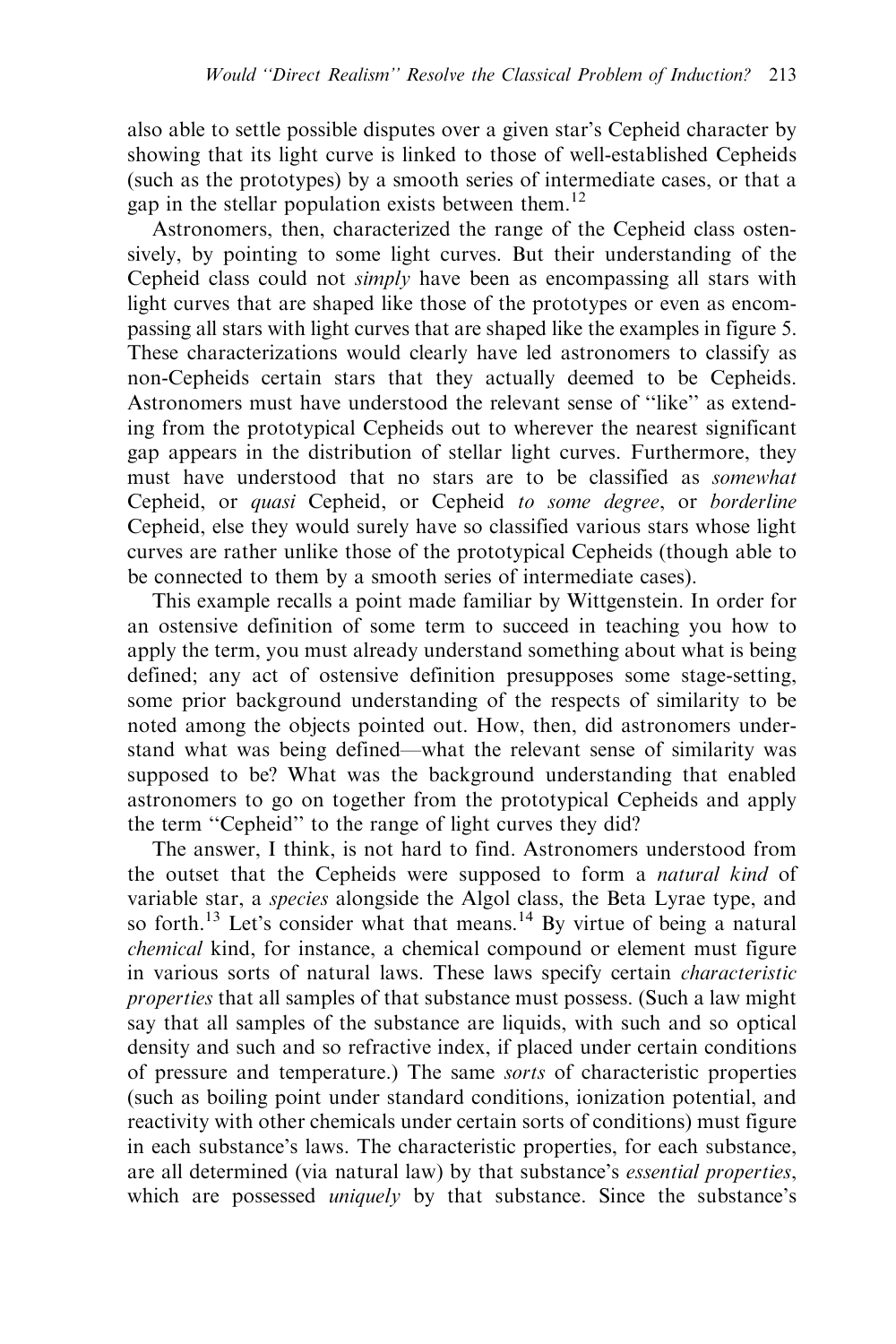characteristic properties arise (via natural law) from its essential properties, which the substance shares with no other substance, the substance's characteristic properties are (with relatively rare exceptions) also unique to it.

Analogous considerations apply to other sorts of natural kinds. For instance, a natural kind of sub-atomic particle (e.g., the electron) must figure in various natural laws specifying its characteristic properties (e.g., its charge, mass, gyromagnetic ratio). Each of these properties is shared by all particles of that kind and (by and large) is possessed only by particles of that kind.<sup>15</sup> By the same token, a natural kind of variable star would have to figure in natural laws specifying various characteristic properties possessed by all stars of that kind. These intrinsic properties would all have to follow (via natural law) from the essential properties of that kind, which would involve the mechanism responsible for its light variation. (A variable-star class's ''distinguishing features,'' says Newcomb (1902, 95), ''show some radical difference [from the other classes] in the causes on which the variations depend"; "it is but natural to conclude," says Roberts (1895, 284), ''that some common cause must operate in producing this common type.'') Just as no atom is intermediate between two elements (at least not for very long, at any rate), no molecule between two compounds, and no sub-atomic particle between two particle species, so membership in a natural class of variable star is not supposed to be a matter of degree, and no star is supposed to belong to more than one species. Hence, if a variable star's type is supposed to be ascertainable by observing its light curve, then there must be appreciable gaps between the light curves of stars belonging to different classes.

Why must membership in one of these kinds be all or nothing? A natural kind F of variable star would have to figure in a host of strict natural laws of the form "All  $F$ 's are  $G$ ," and these laws would make no reference to stars that are  $F$  merely to some degree or other. The laws themselves (whatever they turn out to be) would refer only to ''All Cepheids... ,'' ''All Algol-type variables...," and so forth. As I have said, the laws governing different kinds tend by and large to demand incompatible characteristic properties, since those properties follow from incompatible essences. (For instance, perhaps the spectral lines of all Cepheids must shift their positions towards the blue as the star is brightening and to the red as the star is dimming, whereas all Algol-type variables must display the opposite pattern of line shifts.) Thus no star can belong to more than one kind.

Astronomers went on from the prototype Cepheids to apply the Cepheid category as they did only because astronomers came to the ostensive definition already understanding that ''Cepheid'' was supposed to denote a natural kind of variable star. Without this understanding, they would have gone on differently from the prototypes, observing to be ''Cepheid'' a far different range of light curves—perhaps designating certain stars ''somewhat Cepheid" or "Cepheid-like" rather than extending full Cepheid-hood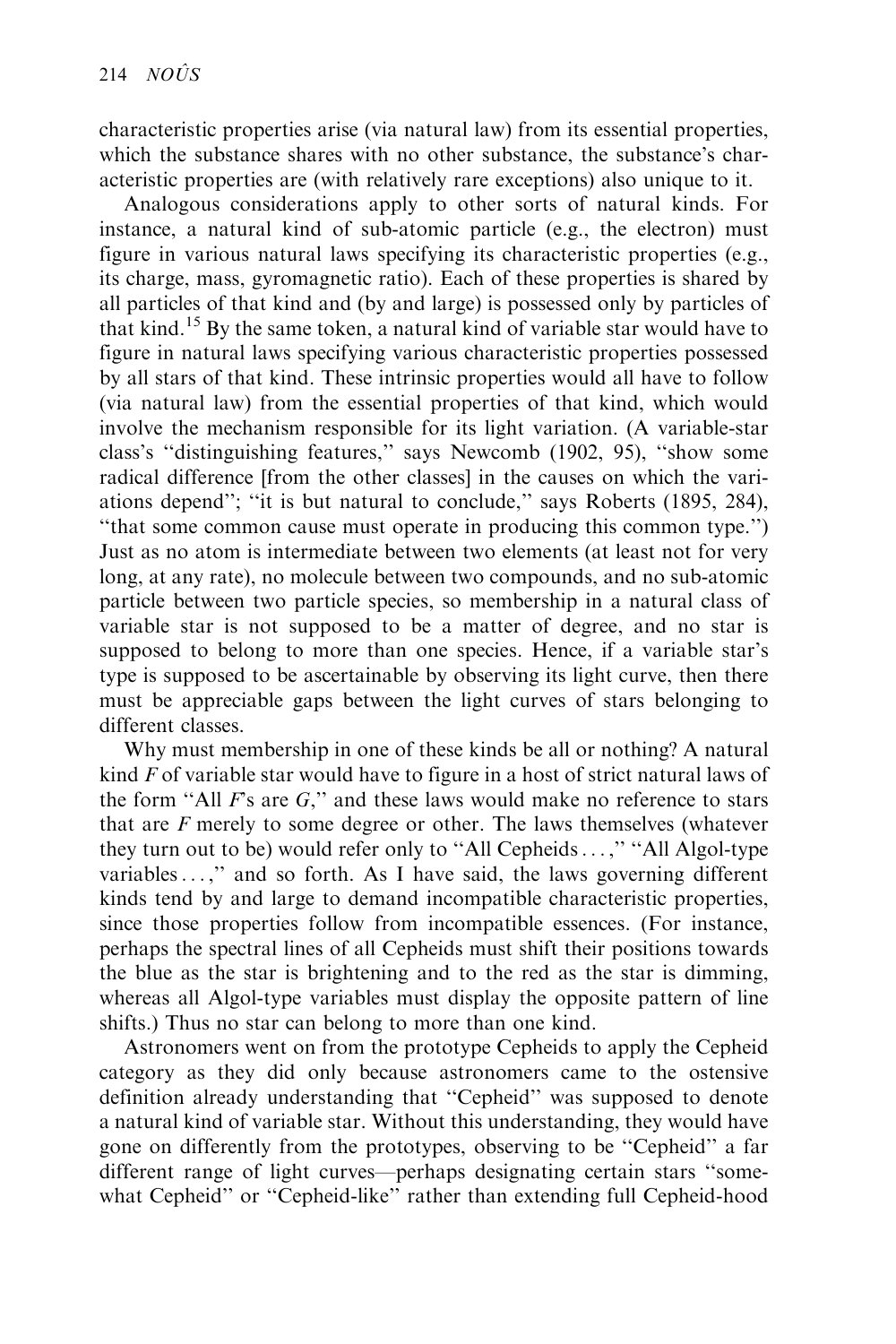all of the way out to the gap in the stellar population. At this point, we are beginning to move away from the ''thin'' conception of observation reports that animates the problem of induction. An astronomer's report that a given star belongs to the Cepheid class was ''thick'' in that it embodied expectations regarding as yet undiscovered facts, such as that there exist certain sorts of laws governing all Cepheid variables.<sup>16</sup>

This ''thickness'' talk is obviously borrowed from philosophical discussions of ethical concepts (such as ''courageous'') that are both descriptive and evaluative (Williams 1985, 129 and 140–3). The key feature of these ethical concepts is that their descriptive and evaluative elements are inextricably linked. From a series of examples, one cannot catch on to the thick concept, going on to apply it correctly to new cases, unless one has its evaluative import in mind. This is not some sort of learning disability or psychological quirk on our part, keeping us from ''getting'' the ostensive definition except under special conditions. Rather, this is a normative, epistemological matter: one cannot justly apply the concept correctly to new cases without having its evaluative import in mind. The way it is correct to go on from examples, in light of the concept's evaluative significance, would be arbitrary, gerrymandered, and unmotivated taken independent of these evaluative considerations.<sup>17</sup>

I am arguing that in identifying a star as a Cepheid variable, astronomers purported not only to be describing a particular thing they were seeing, but also to be recognizing certain facts as inductively relevant to various possible generalizations. As in the case of thick ethical concepts, I am arguing that these two elements are inseparable: astronomers justly applied ''Cepheid'' to the range of light curves they did, extending outward from the prototypes, only because of their commitment to the Cepheid category being a species of variable star, and hence to the existence of various sorts of natural laws covering exactly the Cepheids.<sup>18</sup> This commitment underwrote the use that astronomers made of their Cepheid observations in confirming inductively various candidates for these laws, such as the Cepheid period-luminosity relation.<sup>19</sup>

I am not trying to argue that the inductive relevance accorded by these astronomers to reports of Cepheid variables is built into the meaning or content of "Cepheid" as opposed to resulting from various important background beliefs about Cepheids that these astronomers held. To say that the inductive relevance of some Cepheid observation-report e depends on background beliefs  $b$  is not to say that this background is an utterly independent variable, in the way that the Bayesian's " $pr(h|e,b)$ " notation suggests. I am arguing that the Cepheid observations had to be accompanied by certain background beliefs.

Accordingly, when Leavitt, Shapley and their colleagues noticed a simple relation among the periods and luminosities of a few examined SMC Cepheids, they automatically possessed a theoretical background that was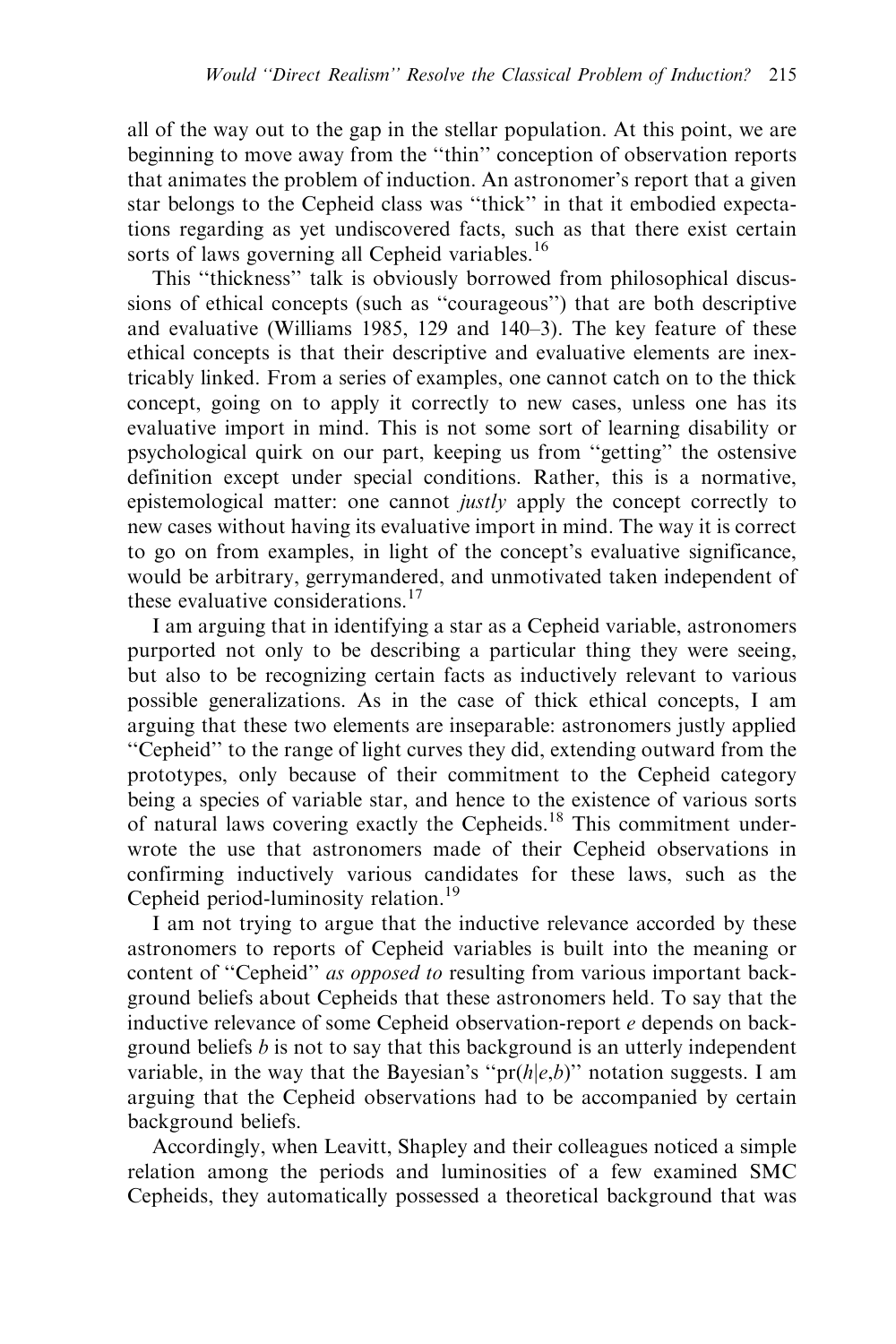sufficient (in view of the absence of any other relevant background knowledge) to underwrite the suspicion that this relation holds of all Cepheids. Their background included the belief that every Cepheid is covered by the same laws (of the form "All Cepheids are  $G$ 's") specifying various properties G that are bound up with a star's luminosity and its variation. That is because the astronomers' background included the belief that Cepheids, as a natural kind of variable star, all have the same distinctive mechanism of variation; some intrinsic property, possessed by all Cepheids and only by Cepheids, is responsible for their changes in luminosity by virtue of that property's role in certain natural laws. Possession of this property is a ''common cause'' of every Cepheid's light curve, whether the Cepheid has been examined yet or not. The astronomers' belief in this common cause committed them (in the absence of any further relevant information) to taking the period-luminosity relation displayed by examined Cepheids and regarding it as relevant confirmation-wise to every unexamined Cepheid.<sup>20</sup>

In short, the astronomers' observations of Cepheids, in the absence of any further, independent background, sufficed to justify the astronomers in projecting the period-luminosity relation onto unexamined Cepheids. That the observations of Cepheids can do it alone runs contrary to Hume and his Bayesian heirs (such as Sober, in a passage I quoted earlier), who contend that past observation reports cannot confirm empirical predictions without some independent background opinions expressing the relationship between actual past and possible future observations. My argument denies the independence of the requisite background. Its alleged independence was crucial, since that was what raised the spectre of a regress, inviting us to demand additional observations to justify the background (inductively ... ).

Earlier, I explained the inductive sceptic's prior probability distribution, which was supposed to enable her to gather the data but not to project anything from them. In other words, the inductive sceptic's prior probability distribution was supposed to enable her to observe that various stars are Cepheids and to recognize that they conform to a certain period-luminosity relation, but was supposed to preclude her from regarding this fact as evidence that unexamined Cepheids will do likewise. I have just argued that this prior distribution is logically uninhabitable, because to observe that certain stars are Cepheids, an astronomer must already have the resources for going beyond those observation reports under certain conditions. The traditional problem of induction concerns how to go beyond our observation reports; it takes the reports themselves for granted. In contrast, I am arguing that there is no room to ask, ''Granted that all Cepheids examined so far obey this period-luminosity relation, but what reason do we have for expecting unexamined Cepheids to do likewise?''

This question, on my view, is no more open than ''Granted that the firefighter's action was courageous, but what reason do we have for regarding it as morally praiseworthy?'' To grasp what is common to all courageous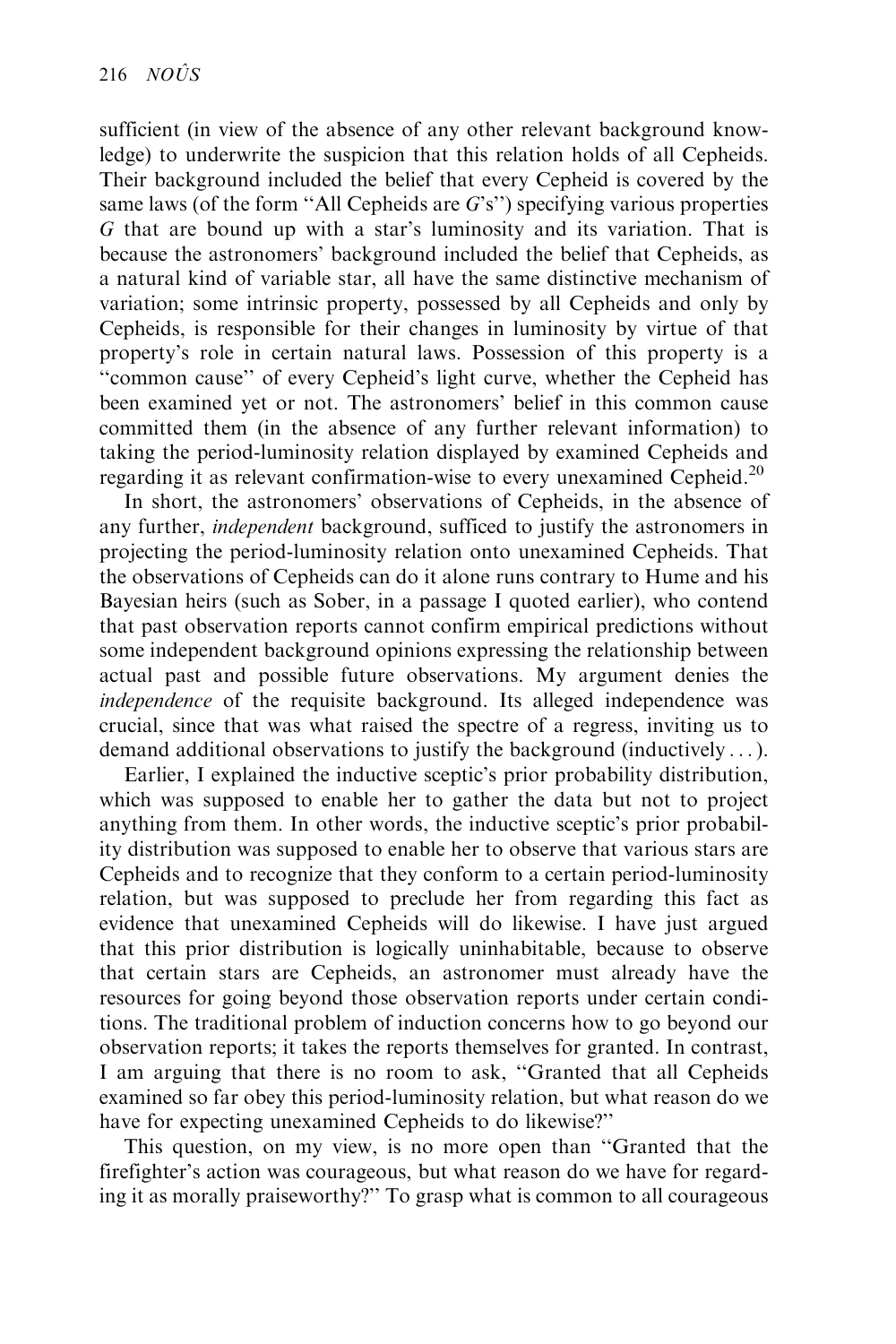actions in virtue of which they are courageous, we must approach them from an evaluative standpoint; a purely naturalistic perspective will not suffice to make salient their distinctive character. Analogously, astronomers could classify the customary range of stars as Cepheids only by construing all of those stars as variables of the same physical type, and thus only by being prepared (in the absence of any other relevant information) to regard examined Cepheids as confirmationally relevant in certain respects to every other Cepheid.

#### IV

I have suggested that to uncover the basis of an inductive leap like Leavitt's and Shapley's, we must look behind the observation reports to various background beliefs that must accompany them. An inductive sceptic, on this view, must therefore abjure even from making the observations from which the inductive leap is launched.

It might be objected: Let's concede that astronomers could not have identified a given star as a Cepheid without committing themselves to the existence of (as yet undiscovered) natural laws of certain sorts covering all and only Cepheids, and thus to examined Cepheids being (under certain circumstances) confirmationally relevant (in certain respects) to unexamined Cepheids. But then astronomers could not ever really have observed a given star to be a Cepheid. Without reasoning inductively, astronomers could not have known that there are Cepheids—that the ''Cepheids'' form a natural kind of variable star. The more that is alleged to be packed into an observation report, the more remote that report becomes from what is truly accessible directly by observation.

In reply to this objection, I shall begin by invoking direct realism. Roughly speaking, direct realism holds that at least some of our observation reports must concern the ''external'' world, not sense data, experiences, inner representations, sense impressions, colored surfaces, or the way things look or appear. Our knowledge of the outside world is not mediated by our knowledge of any such interpolated, reality-neutral, phenomenal objects, states, or episodes. According to direct realism, we do not infer from the way things around us appear to the way they really are. Rather, after appropriate training, we become qualified to observe (in certain conditions) that facts of certain sorts obtain. Although qualified observers are not infallible, ''[w]e don't begin to hedge [by retreating to talk of appearances] unless there is some special reason for doing so'' (Austin 1962, 142). A report of something looking a certain way, while not implying that it really is that way, presupposes that there are conditions where (at least in this respect) things are the way they look—and so where we can observe them to be that way (Sellars 1963, 147). Observations that things look F presuppose that some of our observations are that things are F. Though a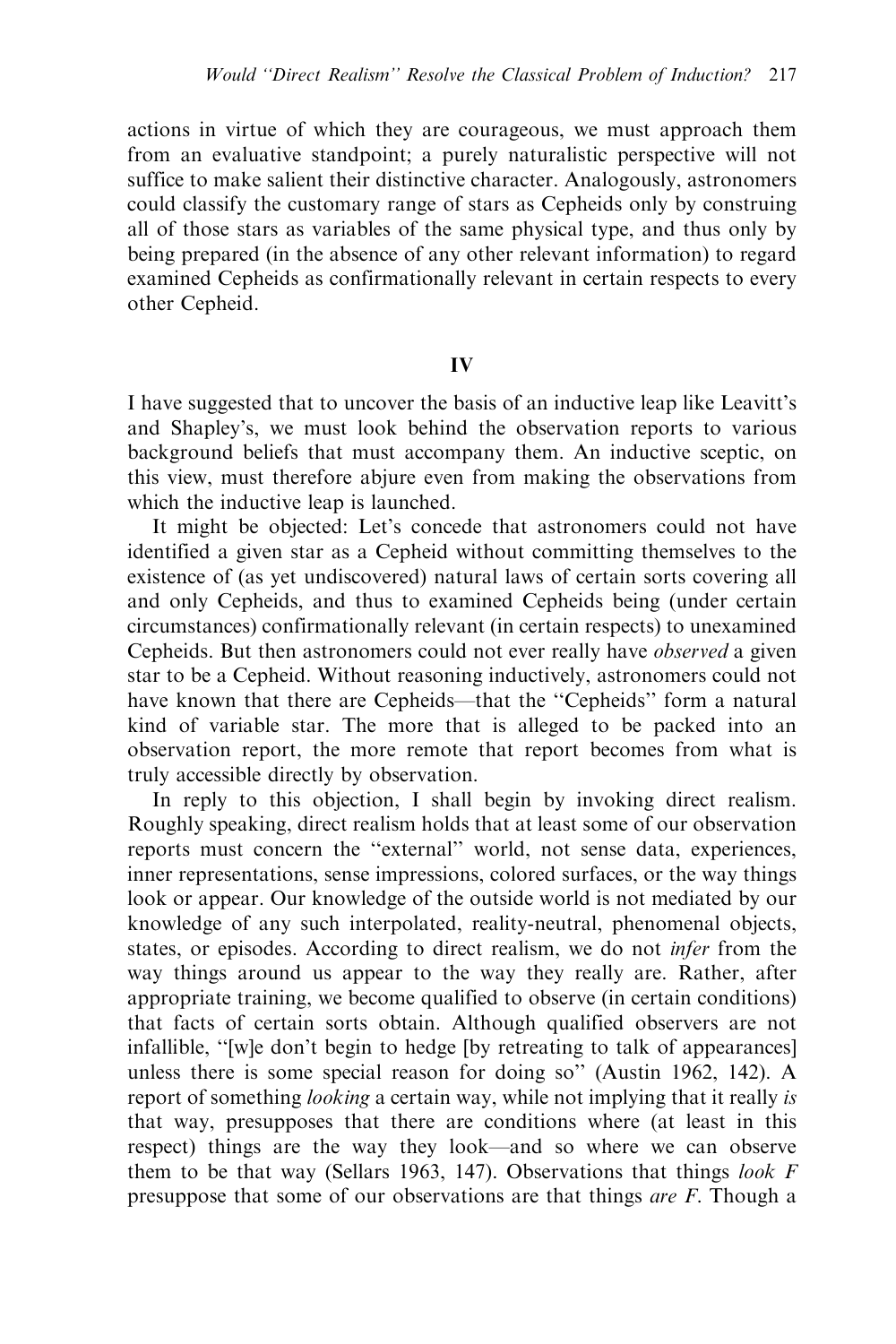given neuron in the cochlea of our ears may be directly sensitive only to a certain pitch, it does not follow that a trained musician hears various combinations of pitches rather than, say, that the oboe is out of tune (Hanson 1958, 17). That causal priority dictates epistemic priority is a version of what Sellars (1963) calls ''the myth of the given.'' An observation report is distinguished by its epistemic role (a normative matter), not its causal role. Though a given belief about how things are brings with it various expectations regarding how those things will behave later or would behave in other circumstances, it does not follow that we cannot know how things are in this respect merely by looking now. Direct realism rejects the view that all we really know immediately is something about the here and now:

There are vast numbers of things which I take for granted that a telephone won't do ... Must I try to eat it, and fail, in the course of making sure it's a telephone? (Austin 1962, 122)

No, of course not, the direct realist maintains. I can see that it's a telephone. Admittedly, if it was actually a flashlight in the shape of a telephone, then I did not see that it's a telephone. Having learned of my mistake, I would retreat to ''It looks like a telephone.'' But this retreat does not show that originally, I inferred that it's a telephone from its looking like a telephone (or from any facts about the character of my subjective sensory experience). When we were mistaken about its being a telephone, there weren't special phenomenal objects or qualities, mediating between us and the world around us, about which we were not mistaken.

For the sake of argument, I shall take direct realism for granted; I shall not offer any argument for it.<sup>21</sup> My concern is to examine how far direct realism, if correct, could take us in elaborating our nascent reply to the problem of induction. If ''seeing a bird in the sky involves seeing that it will not suddenly do vertical snap rolls'' (Hanson 1958, 121), then the observation of a light curve as Cepheid-type can just as well be ''thick'' with commitments to the existence of (as yet unknown) natural laws, and hence to the confirmational relevance of this star's features. If we cannot make observations without undertaking commitments that go beyond them, then apparently the inductive sceptic must abstain from making any observations at all. Thus the problem of induction is circumvented, since it presupposes that we could be entitled to make observations without having any reason to infer inductively beyond them.

Let's consider this argument more carefully. Direct realism holds that at least some of our observation reports must concern how things in the ''external world'' really are, not merely how they now appear to us to be. Observation reports can be fallible; that a report is not certain does not make it incapable of possessing non-inferential justification. Therefore,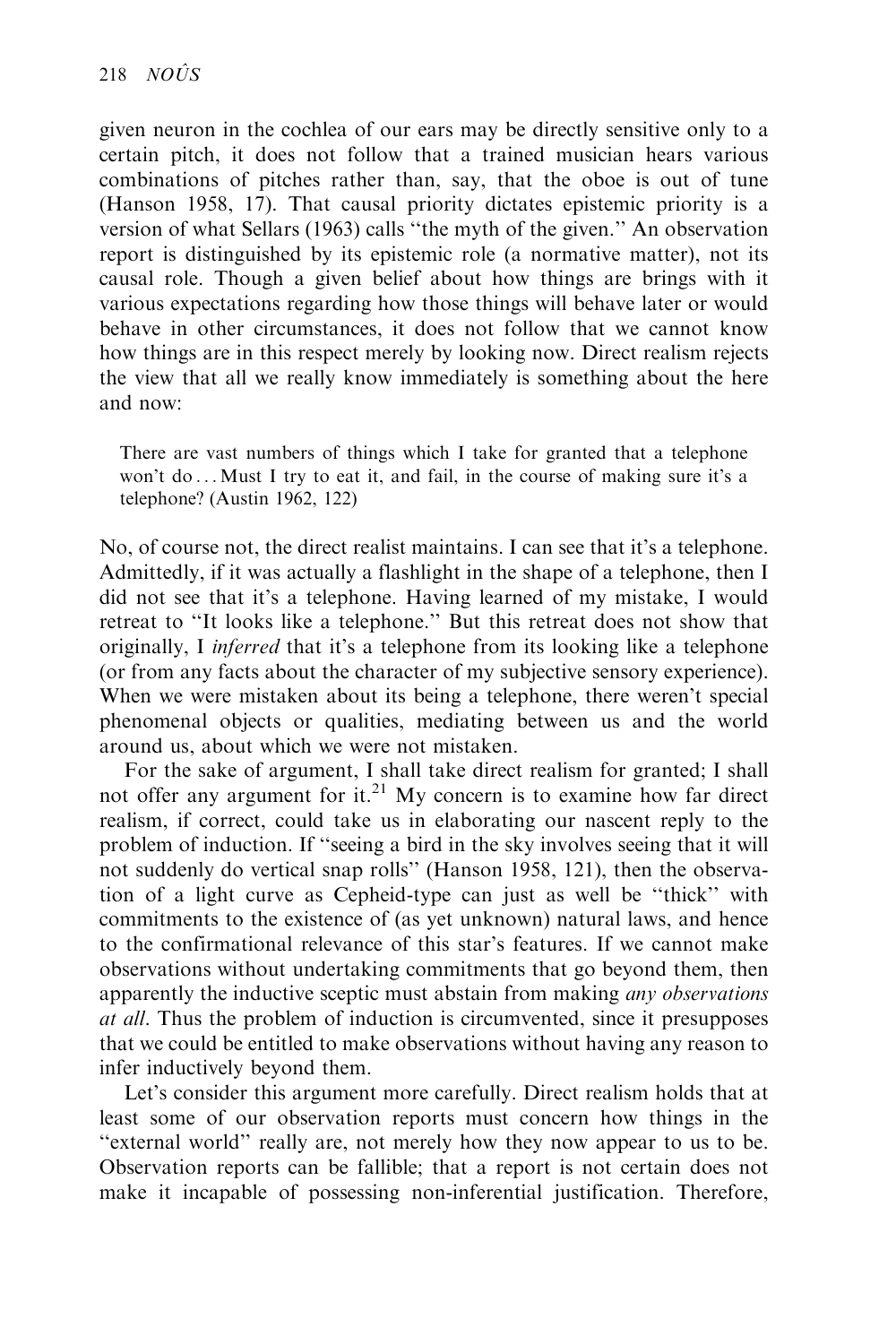direct realism precludes the following argument: since a Cepheid report sticks its neck out by implying the existence of various sorts of natural laws, a Cepheid report cannot be known for certain to be true, and so is incapable of being an observation report.

However, this argument does not supply everything that our response to the problem of induction needs.<sup>22</sup> A direct realist must say that in making an observation report " $x$  is  $F$ ," the observer takes a risk, since she undertakes commitments regarding various unobserved states of affairs. In observing that something is a telephone, Austin says, one predicts (in the absence of further relevant information) some consequences of trying to eat it. However, direct realism does not obviously imply that we can make an observation report " $x$  is  $F$ " that implicitly involves commitment to the existence of various sorts of natural laws (through commitment to  $Fs$ forming a particular sort of natural kind), and thus commitment to various features of x being confirmationally relevant (under certain circumstances) to various features of other  $F$ s. Even if our observation reports must be ''theory laden,'' there is no evident reason why they must be laden with the sort of theory that would suffice to underwrite this confirmational relevance. So direct realism does not entail that the inductive sceptic must abstain from making *any* observations at all. There are only *certain sorts* of observations that she is prohibited from making, such as observations that various stars are Cepheids. She could observe that x is  $F$ , though this commits her to certain predictions about  $x$ 's future behavior, as long as this observation does not commit her to regarding further observations of x as confirmationally relevant to other  $F$ s.

Admittedly, I see no reason to believe that every observation report " $x$  is  $F'$  must involve commitment to certain features of x being confirmationally relevant to certain features of other  $F$ s. On the other hand, an inductive sceptic who embraces direct realism cannot argue, simply from the risk involved in induction, that no claim involving inductive commitments (such as " $x$  is a Cepheid") can be an observation report, since according to direct realism, some observations must be risky anyway. Why should inductive risks be specially prohibited?

But in the remainder of this section, I shall argue for a stronger point: that observations with inductive commitments (''taxonomic observations,'' we might call them) are among the sorts of observations that we can most readily make when we have very little relevant background knowledge.

Though an observation report has noninferential justification, direct realism says that the subject matter of observation reports is not of some special sort; observation reports are not distinguished by what they are about. In particular, an observation report's content does not automatically prevent the observer from justifying the claim inferentially to someone else. We saw, for example, that even if an astronomer observes a star to be a Cepheid by looking at its light curve, she may also be able to support that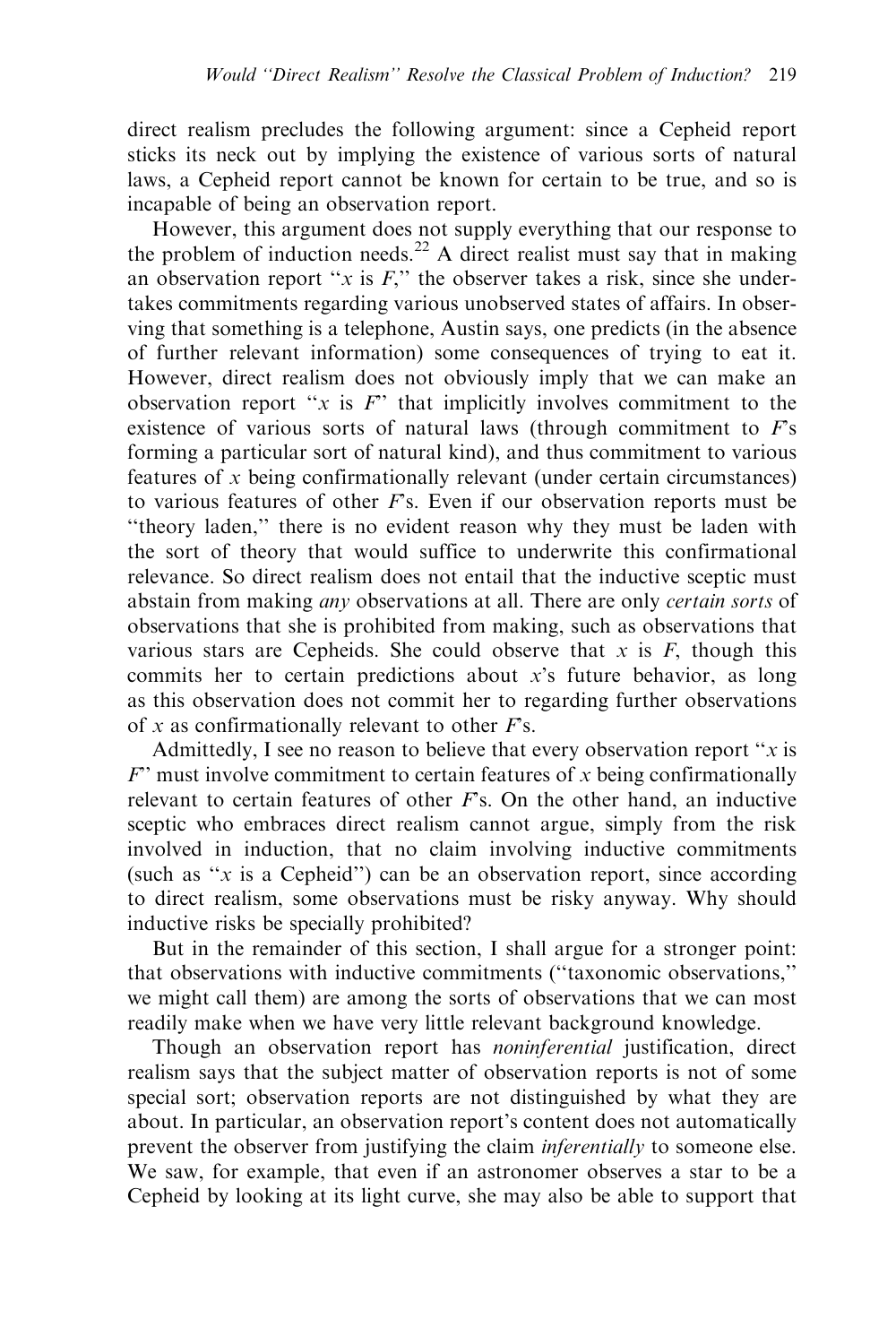classification inferentially—for example, by arguing that the star's light curve is connected to the light curves of prototypical Cepheids by a smooth progression of intermediate cases. Some direct realists, such as Sellars, go further by arguing that *any* claim that you make as an observation report you must be able to justify inferentially to someone else or to yourself. Of course, that inference must proceed from other observations that you have made. As Sellars says, ''empirical knowledge ... is a selfcorrecting enterprise which can put *any* claim in jeopardy, though not *all* at once'' (1963, 170).

In particular, Sellars (1963, 167–70) contends that you are justified in observing "That is an  $F$ " only if you can justly argue, from your track record of making similar observation reports in similar circumstances, that your report on this occasion is probably true. In other words, Sellars holds that you must know that you have at various times (under various conditions) responded to your environment by maintaining some things to be  $Fs$ , that most of those things were indeed  $F$ s, that you are now (under similar conditions) responding to your environment by maintaining some thing to be an F—and that in view of these premises, it is probably an F. Thus, you can step back and critically evaluate your conditioned responses, by adopting the very same perspective on them that another person could adopt. Sellars's view seems reasonable to me.<sup>23</sup> If you do not have a reason to trust yourself—if you are not in a position to infer the probable accuracy of your report—then on mature reflection, you should find that you are not in a position to endorse your report.<sup>24</sup> You should disavow it as having been made too hastily, merely as a kind of knee-jerk reaction.

This inference from your track record is obviously an inductive inference, as Sellars emphasizes.<sup>25</sup> How does the evidence for this inference suffice to confirm its conclusion? Once again, background knowledge is needed to connect the premise to the conclusion. But where is the requisite background knowledge to come from in cases where our relevant background is very meager?

We faced exactly this sort of question in the previous section. My answer then was that the observation report ''That is a Cepheid'' is inextricably linked to the background belief that Cepheids form a species of variable star, and that this background belief suffices (in the absence of further information) to render certain features of the observed star confirmationally relevant to certain features of any unexamined Cepheid. The same answer applies to the inductive inference from your track record. A premise of that inference is that most of the things that you have purported to identify as Cepheids from their light curves really are Cepheids, which requires that Cepheids really be a species of variable. But for Cepheids so to be, they must have in common certain (unknown) intrinsic properties that are essential to being a Cepheid, the combination of which generates (via the natural laws) the Cepheids' characteristic properties, such as their pattern of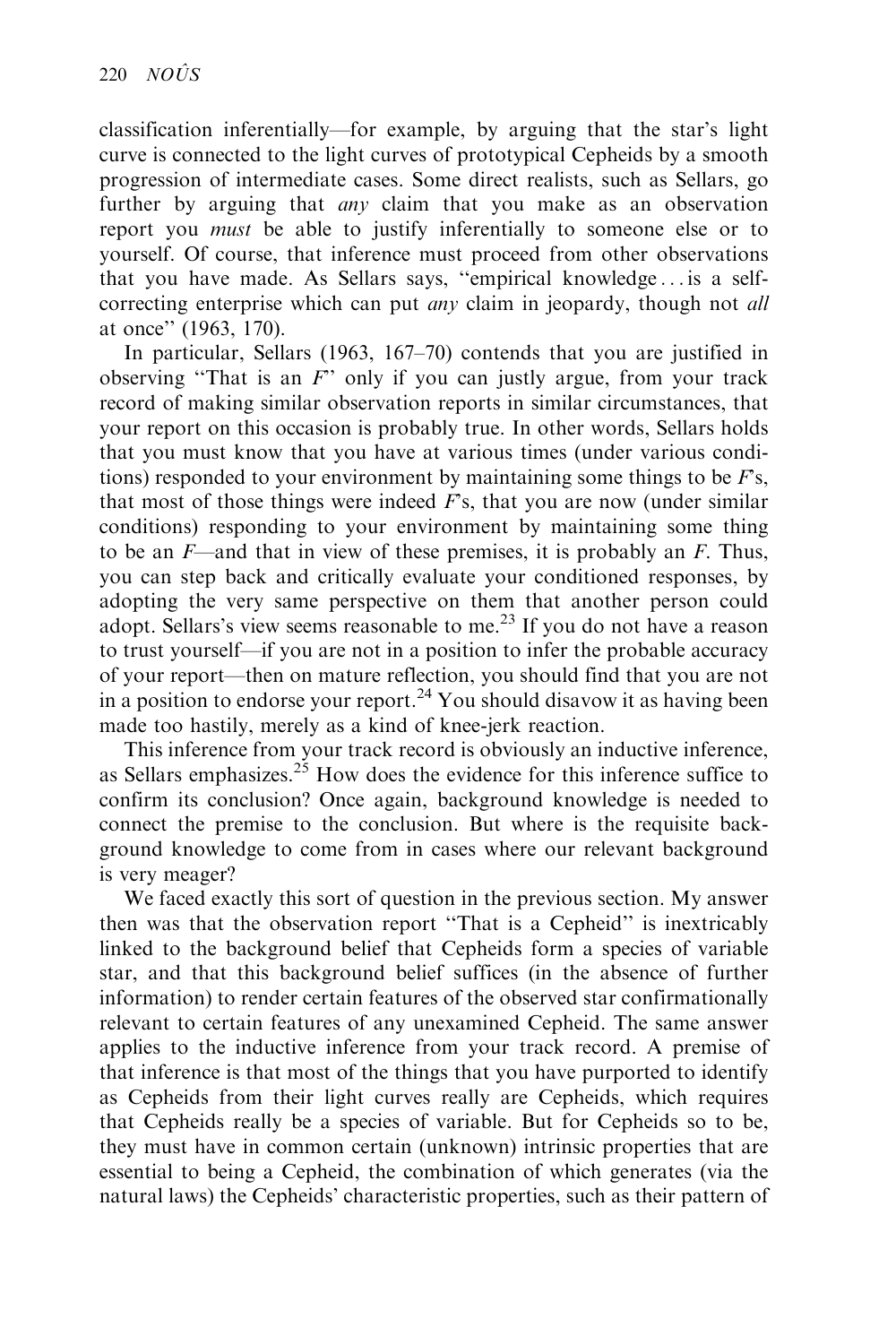light variation. Since different species of variable star have different essences (i.e., different mechanisms producing their light variation), which are responsible for their characteristic properties, a species' characteristic properties are (with relatively rare exceptions) also unique to that species (just as one chemical species typically does not share with another its exact boiling point, ionization potential, and so forth). A star that produces a characteristically Cepheid light curve is therefore probably a Cepheid variable. Of course, there is no guarantee that this all will be so, even if the Cepheids form a natural kind of variable star (see note 16). But it is likely, if they are a natural kind, and this background belief enables your past accuracy in distinguishing Cepheids from non-Cepheids, by virtue of their light curves, to support your future accuracy in doing so. The best explanation of your past accuracy is not that it was a fluke—that you happened to check a nonrepresentative sample of stars, which accidentally included only Cepheids with rather similar light curves and non-Cepheids with rather different light curves.

The induction from your track record is able to go through, despite the paucity of your background knowledge, because the theory that suffices to underwrite it is not independent of the induction's premise, but required by it. Taxonomic observations, such as " $x$  is a Cepheid," are among the sorts of observations that scientists are most likely to be able to make when their background theory is impoverished. Let's illustrate this with another example. My family and I often visit the dog park. Suppose that on these trips, we begin to notice some dogs that look very much alike. Suppose we take ourselves to have noticed a breed of dog previously unfamiliar to us, and we make observations accordingly. (''Honey, I just saw another one of those dogs we were talking about; I still don't know what they're called, but they sure are cute.'') I can give a reason for believing myself now capable of distinguishing dogs of this breed on sight: I have been pretty reliable in the past (as my family can attest), and as this is supposedly a genuine breed, each of its members must share considerable common ancestry, and no dog descended entirely from those ancestral individuals lies outside of the breed. In virtue of this shared history, all of the breed's members (at least in the relatively recent past and future), whether observed or as yet unobserved by me, probably look very much alike and rather different from other dogs. Any dog looking like these is unlikely to have been produced by a different lineage. Therefore, my past reliability in distinguishing members of this breed on sight is good evidence for my future reliability in doing so. The background knowledge connecting the premise and conclusion of this inference is implicit in the premise, since the premise is that these responses of mine have been pretty accurate, and their truth requires that we have here a genuine breed of dog.

In contrast, suppose that I can also tell, by gazing upon the culprit through our bedroom window, whether the dog barking outside is a neighborhood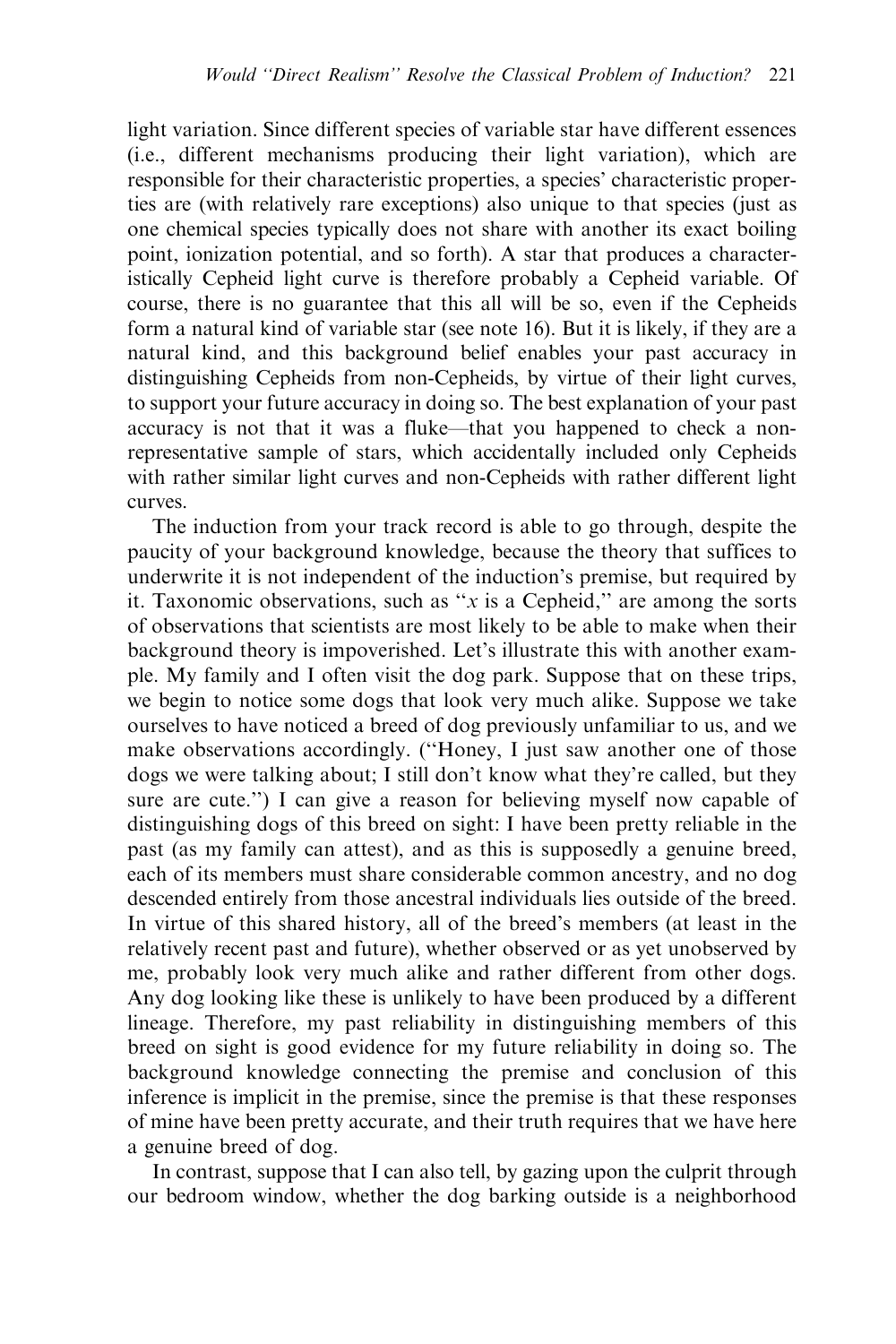dog or a stray from afar, presumably lost. We can take my past accuracy in making these identifications as good evidence for my accuracy in some new case—but only if we have good reason to believe that my past accuracy was no fluke. For example, we must justly believe that I have already seen most of the neighborhood dogs, as would not be the case if (for example) there is rapid turnover in their population, and we must also justly believe that a potential stray is unlikely to look much like any of the neighborhood dogs. We would need *independent* empirical evidence for these premises before I could be qualified to observe whether or not a dog is from the neighborhood. In this way, it is generally much easier, in the absence of rich background knowledge, for someone to become qualified to observe that  $x$  belongs to "that new breed of dog we've been seeing" (a putative "natural" kind, of some sort) than for someone to become qualified to observe that  $x$  is one of the neighborhood dogs.

Accordingly, among the sorts of observations that tend to come first in a new field, where little background knowledge can be brought to bear, are often ''taxonomic observations''—identifications of various things as members of various species.<sup>26</sup> Of course, there could be other kinds of variable stars, examples of which we have not yet encountered, that exhibit Cepheidtype light curves, just as there could be other breeds of dog that look like the one that we have just begun to recognize. But the different essences of different dog breeds or variable-star species usually demand different characteristic properties (see note 15). There is no such assurance in the case of neighborhood dogs.

#### V

But the question remains: Why were astronomers justified in believing that "Cepheids" form a natural kind of variable star<sup>27</sup>—or even that there are any such kinds having light-curve shape as a characteristic property? What reasons did astronomers have for believing it likely that some ''common cause'' is responsible for every ''Cepheid'' light curve? If the observations made at the outset of scientific work in some area, when there is a dearth of relevant background knowledge, must be laden with enough theory to get inductions going, then how do we ever become entitled to make those observations? Perhaps astronomers should have confined themselves to compiling the light curves of various stars, without grouping any of the stars together into species (and so without being able to propose—much less to confirm—candidate laws such as the Cepheid period-luminosity relation).

Let's think about this. To compile a star's light curve, astronomers must recognize the same star on several occasions—sometimes after not having seen the star for many nights (if the weather interfered), or for many months (if the star was hidden behind the Sun), or even for many years (if no one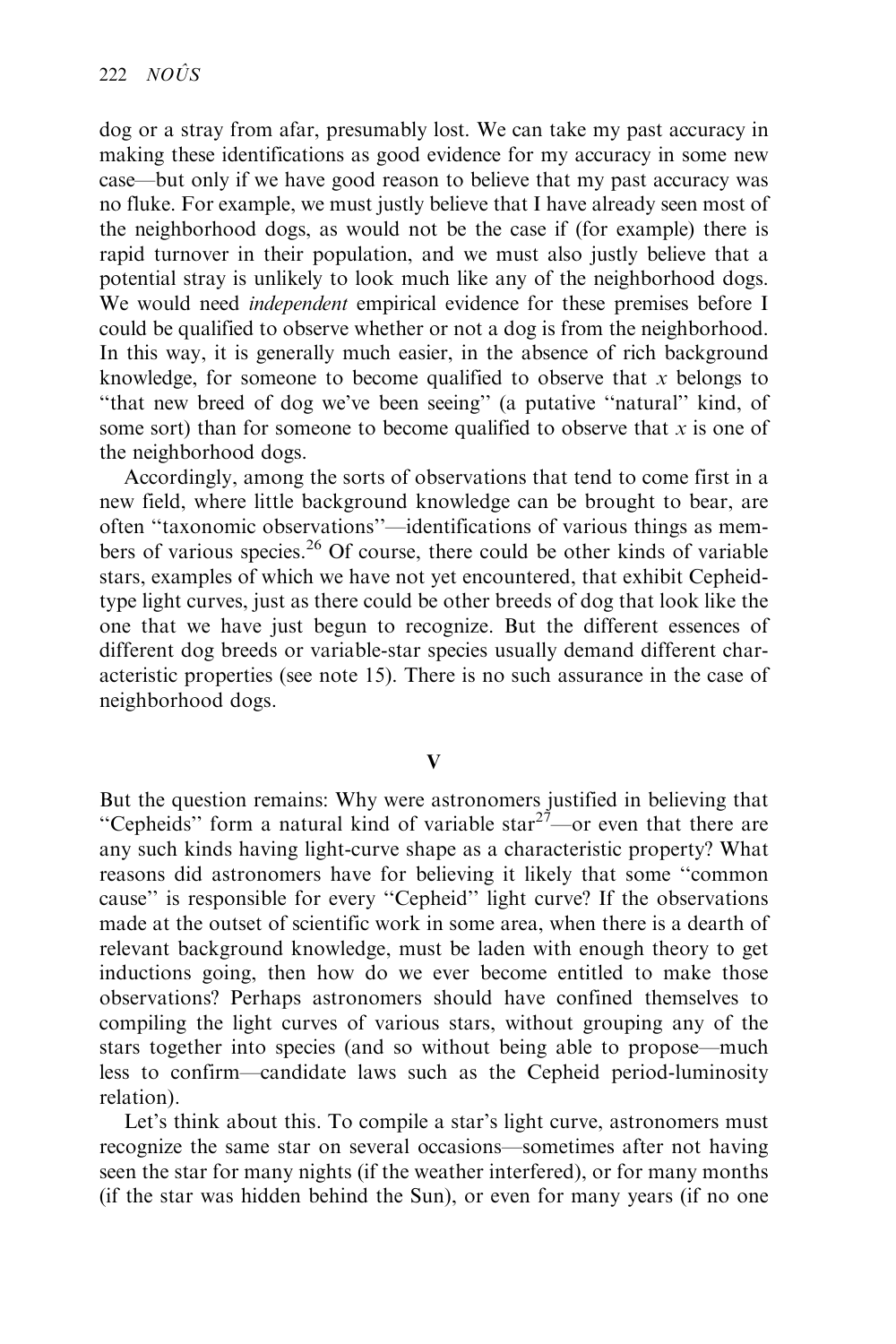happened to look for it). On what grounds is a star re-identified? Its exact location on the celestial sphere does not suffice to distinguish it, since parallax, aberration, and a star's own motion relative to Earth may change its position (to a small but significant degree) from where it used to be seen.

Obviously, this problem is especially acute in the case of variable stars. A nonvariable star's magnitude and color will be constant, suggesting that we are now seeing the same object as we saw before at that approximate location. If one night, a star that looked like Rigel (a very bright, bluewhite star in Orion) were found in place of Albireo (a medium-bright, double star in Cygnus, of unusual topaz and sapphire components) and vice versa, we might well be justified in hesitating to make any re-identifications. But a variable star does look like a different star on different occasions. In 1603, before any variable stars had been recognized, Johann Bayer in his famous catalogue labelled a star ''omicron Ceti'' without realizing that it was identical to a ''nova'' (new star) that had appeared in Cetus in 1596 and been observed to fade from view a few weeks later. It was not until 1639, after omicron Ceti had (again) disappeared and reappeared, that astronomers recognized it as a variable star. (Its period averages 333 days.) This kind of error was as common as it was understandable. More than two hundred years later, and despite occupying a prominent position in the sky, a bright variable in Orion was still being misidentified as a nova, having often escaped notice by an unlucky coincidence between its minima and the times of the year at which it was best situated for observation (its period being just about a year).

How, then, were variables discovered? Not from any constancy in their light or exact fixity in their position. (Omicron Ceti moves the not inconsiderable extent of 25 arc seconds per century.) The evidence was the repeated pattern in the observations. Because the same pattern of luminosity change was seen, the same object was believed to be responsible. For example, that the 1887 ''nova'' in Orion was preceded by another roughly 373 days before, in roughly the same location, and by another roughly 373 days before that, and each faded in a similar manner (figure 6), strongly suggested that these occasions all involved the repeated behavior of the same object (then designated U Orionis).

So before astronomers had amassed considerable background knowledge of variables, a variable was discovered only together with at least a rough pattern in its light curve being recognized. But what counted as such a "pattern"—as a "light curve" continuing *in the same way*, suggesting that the same object was involved throughout? Not all variables have light curves as regular as the Cepheids do (see figure 7), and even many Cepheids have undergone sudden changes in their periods (while their light curves have remained Cepheid-type). For astronomers to have justly regarded various stellar observations as probably falling on a single light curve—as probably all produced by the same type of mechanism, and hence probably by the same object—astronomers needed to depend on their sense of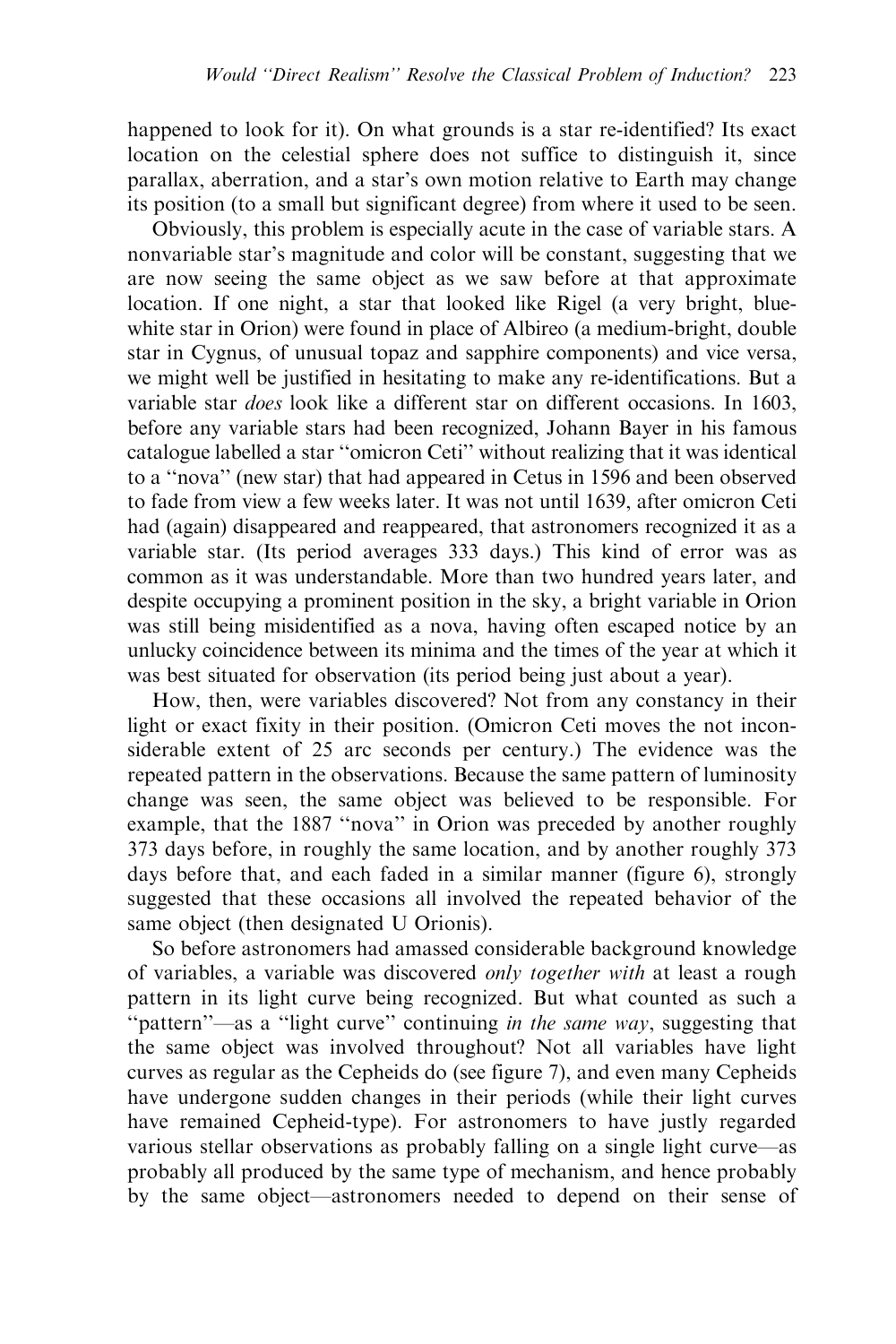

Figure 6. Light curves of T Coronae (a star of the same class as U Orionis) on successive maxima (Burnham 1978, II, 709).

what sort of differences are not drastic enough to suggest that a different type of mechanism may be responsible. In other words, astronomers needed to be thinking in terms of natural kinds of variable star even merely to justify drawing light curves, and hence to justify believing that there are variable stars.

As astronomers learned more about the types of variable star there are, they could more confidently (and on the basis of fewer observations) infer a variable's existence. Eventually, astronomers could infer a star to be variable from spectral and other symptoms, even before noting any change in its



Figure 7. The light curves of S Cephei (above) and R Hydrae (below). Each star's own periods resemble one another, not unlike the family resemblance among all of the Cepheids shown in figure 5.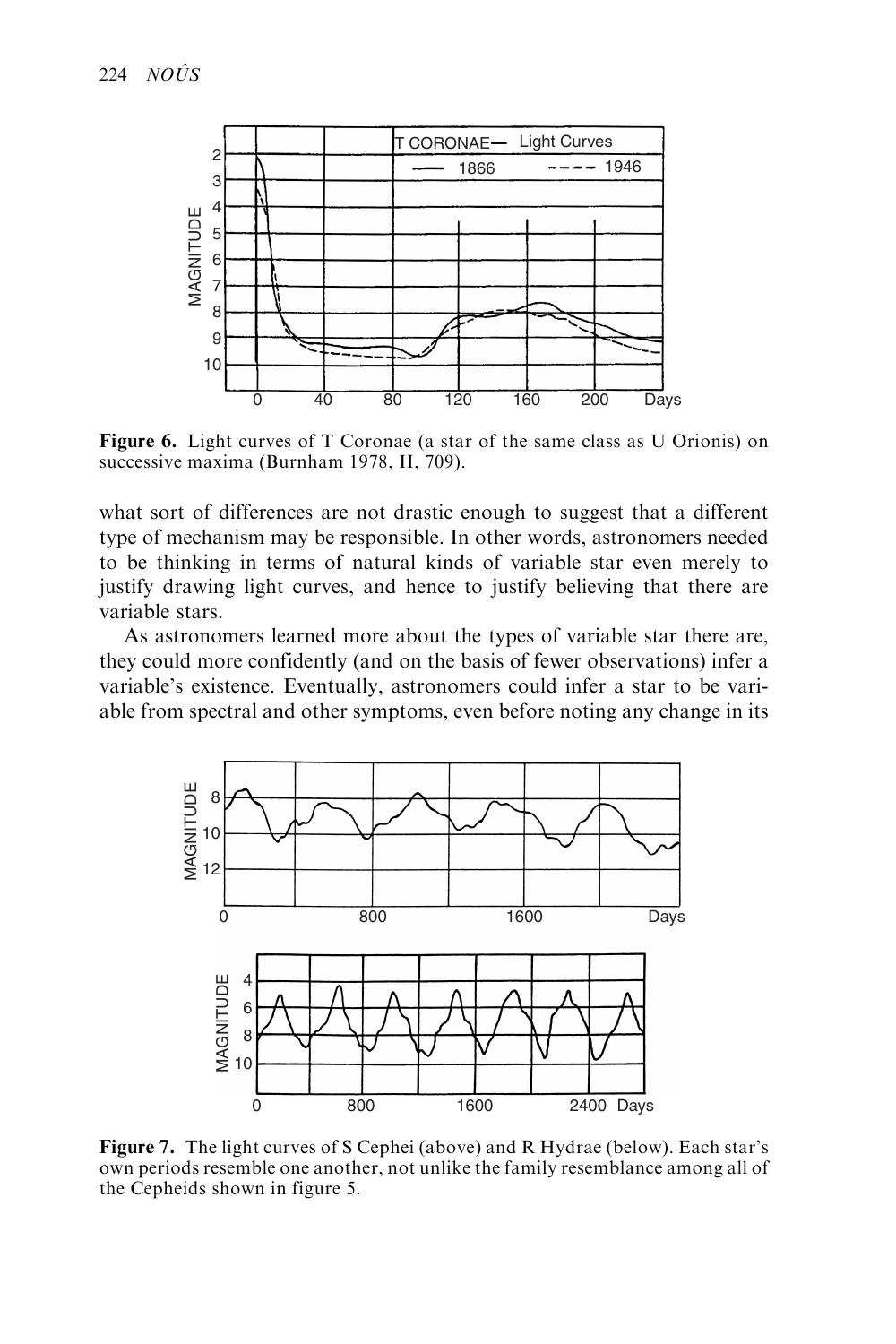brightness over time. And long before that, astronomers could observe "That's omicron Ceti," re-identifying a variable on sight. But at the outset, astronomers had to rely upon their beliefs about when past and present observations formed a sufficiently consistent pattern that they could justly be ascribed to the same type of mechanism, and hence probably to the same object, and when they could not. For example, in May 1860, a seventhmagnitude star appeared to replace the nebula M80. Was the nebula now a star, the same object having changed (a ''variable nebula''), or had a new star, distinct from the nebula, appeared and overpowered the nebula's feeble light? That the two were at roughly the same location in the sky, at least as seen from Earth, did not suffice to suggest that the nebula had become a star. The difference between a star and a nebula was too drastic for astronomers to be in a position justly to conclude that the star they were now observing was the same object as the nebula they had observed before. Astronomers could draw no conclusions—until the star began to fade, revealing that the nebula had remained there throughout.

The belief that there are natural kinds of variable star is not an optional addition to the discovery of variable stars in the first place. To have variables to classify at all, astronomers needed to recognize various sequences of observations as reflecting the persistence of the same type of behavior, and hence probably having the same object as a common cause. Astronomers therefore needed to be recognizing types of variable star, with characteristic light curves. Astronomers could not have confined themselves to assembling the light curves of various stars, since without the background beliefs enabling astronomers to recognize two stars' light curves as belonging to the same type, astronomers could not have recognized two sequences of observations as cases of seeing the same individual star.<sup>28</sup>

We have returned to our main theme: the intricate connections between observation reports and the background beliefs that underwrite inductive inferences from them. I am not claiming that all inductions in science are mediated by theoretical background that is implicit in the data. Observation reports are not *that* theory laden. Rather, in theoretically rich contexts, the background opinions responsible for a given observation's confirmatory impact on some hypothesis are often quite independent of that observation. Indeed, that background may well have been arrived at through considerable prior empirical work. The curious thing about grand inductions made in theoretically impoverished contexts, such as the induction to the Cepheid period-luminosity relation, is that they seem to proceed without any empirical work being done in advance to establish the requisite background beliefs. Grand inductions in theoretically impoverished contexts seem to be too easy to make. To account for this, I have suggested that the theoretical background required for the observations to be made in the first place may itself suffice to underwrite the observations' confirmatory power. The traditional problem of induction then disappears; our problem is no longer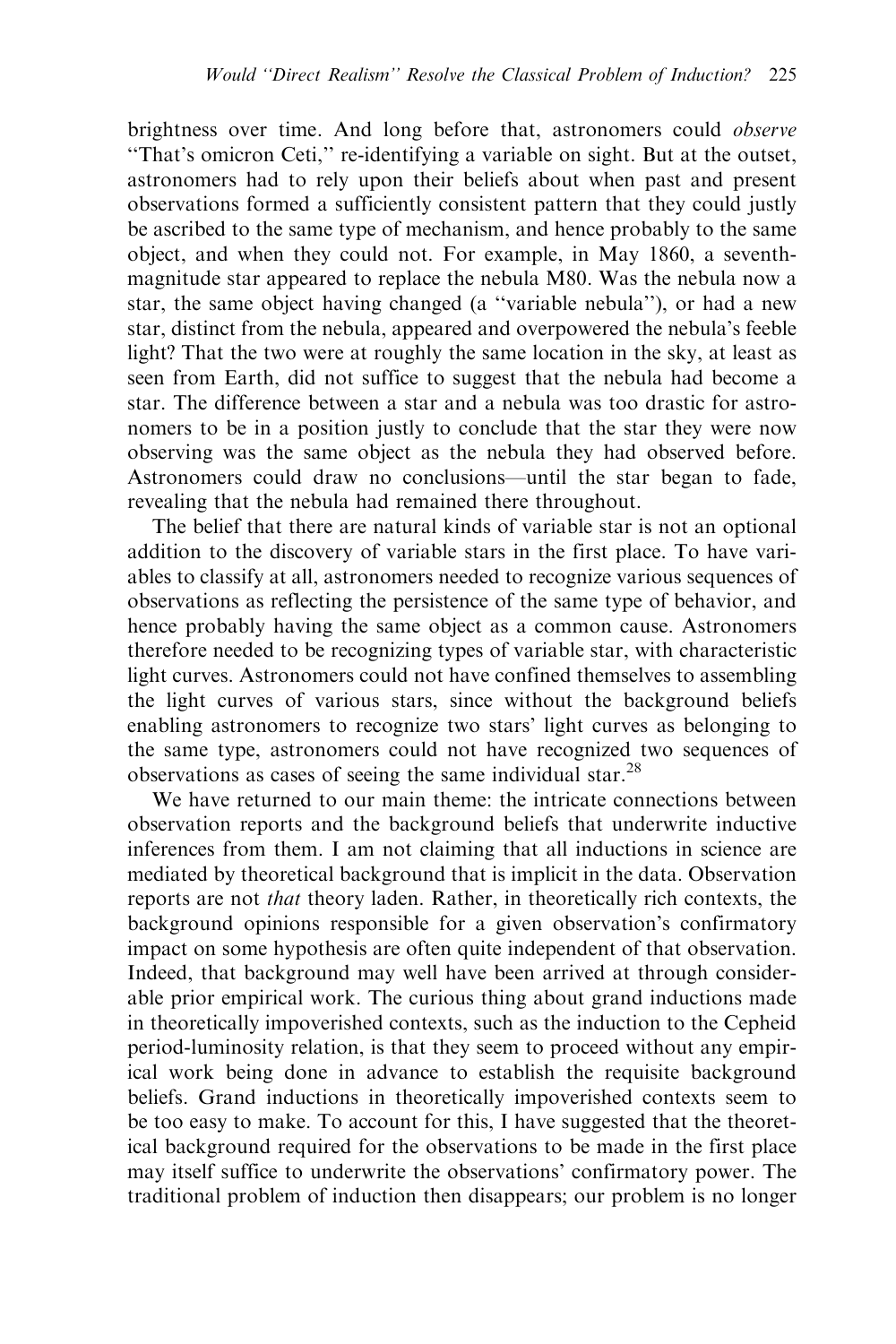to explain how we can be justified in projecting beyond our observations rather than sticking merely with what we have observed. Nevertheless, there remains the task of explaining how we come to be qualified to make those observations, or any observations at all.

#### **Notes**

<sup>1</sup> For more on how to refine the notion of  $h$ 's *inductive* confirmation as the confirmation of h's predictive accuracy, see my (1999a, 2000a).<br><sup>2</sup>Thanks to Colin Howson for comments in response to an earlier draft of this section.

 $3$ Thanks to Samir Okasha, Stephen Glaister, and Alan Hajék for discussion of this point.  $4$ The prevailing theory was that Cepheids were binary stars, one component eclipsing the

other. Shapley in 1914 and Eddington in 1919 suggested (correctly) that Cepheids pulsate. Other hypotheses included starspots passing by as the stars rotate, meteor impacts, the star's passing through galactic clouds, and tidal disruptions. All were speculative at best.<br><sup>5</sup>Background knowledge played a further role. Quite apart from the question of how far

Leavitt's relation among certain SMC variables can justly be inductively generalized, there is the vexed issue of how to calibrate Leavitt's relation. To compute a Cepheid's distance using the period-luminosity relation, one needs to know its period (from its light curve), from which the relation determines its intrinsic luminosity; by comparing its intrinsic luminosity to its brightness as seen from Earth, one can reasonably estimate its distance. (One must assume, for example, that negligible light is absorbed by dark matter between the Cepheid and us.) But Leavitt did not know the intrinsic luminosity of any SMC Cepheid, since she did not know the SMC's distance. Thus, she knew the period-luminosity relation's slope, but not its y-intercept. Leavitt had ''hoped ...that the parallaxes of some variables of this type may be measured'' (1912, 3), and their distances thereby ascertained. (Note Leavitt's implicit claim: that these variables are all examples of the same distinct physical type of star, other examples of which may be near enough for their parallaxes to be measured.) But no Cepheid is near enough. To calibrate the relation, therefore, Hertzsprung and Shapley proceeded statistically. Here is roughly what they did. A star's relative speed towards or away from us can be determined spectroscopically, by exploiting the Doppler shift in the star's spectral lines. Hertzsprung and Shapley reasoned that, for the stars in any reasonably large sample, their average speed relative to Earth and perpendicular to our line of sight probably roughly equals their average relative speed along our line of sight. So for a sample of roughly a dozen Milky-Way Cepheids, Hertzsprung and Shapley could infer the stars' average relative speed perpendicular to our line of sight. A star's relative motion perpendicular to our line of sight may (given sufficient time) measurably change its position in the night sky. Thus, the star's relative speed perpendicular to our line of sight can be measured directly, in seconds of angular arc per century. (For this reason, Hertzsprung and Shapley selected the dozen or so Cepheids having the best determined relative speeds perpendicular to our line of sight.) From the selected Cepheids' average relative speed perpendicular to our line of sight, along with the average number of arc seconds per century that this relative motion has produced, Hertzsprung and Shapley could compute the stars' average distance. (There is exactly one distance at which a given length subtends a given angle.) Then from the stars' average brightness as seen on Earth, Hertzsprung and Shapley inferred their average intrinsic luminosity. This, taken with the stars' average period, gave Hertzsprung and Shapley a point with which to calibrate their period-luminosity relation. Hertzsprung's result was that the absolute magnitude  $=$  -2.1 log (period in days) – 0.6. (Bear in mind that the higher a star's "magnitude," the dimmer it is.) Shapley arrived at  $M = -2.80 \log(P) - 1.43$ . There was considerable disagreement over the plausibility of the calibration achieved by this method. (See Smith 1982.)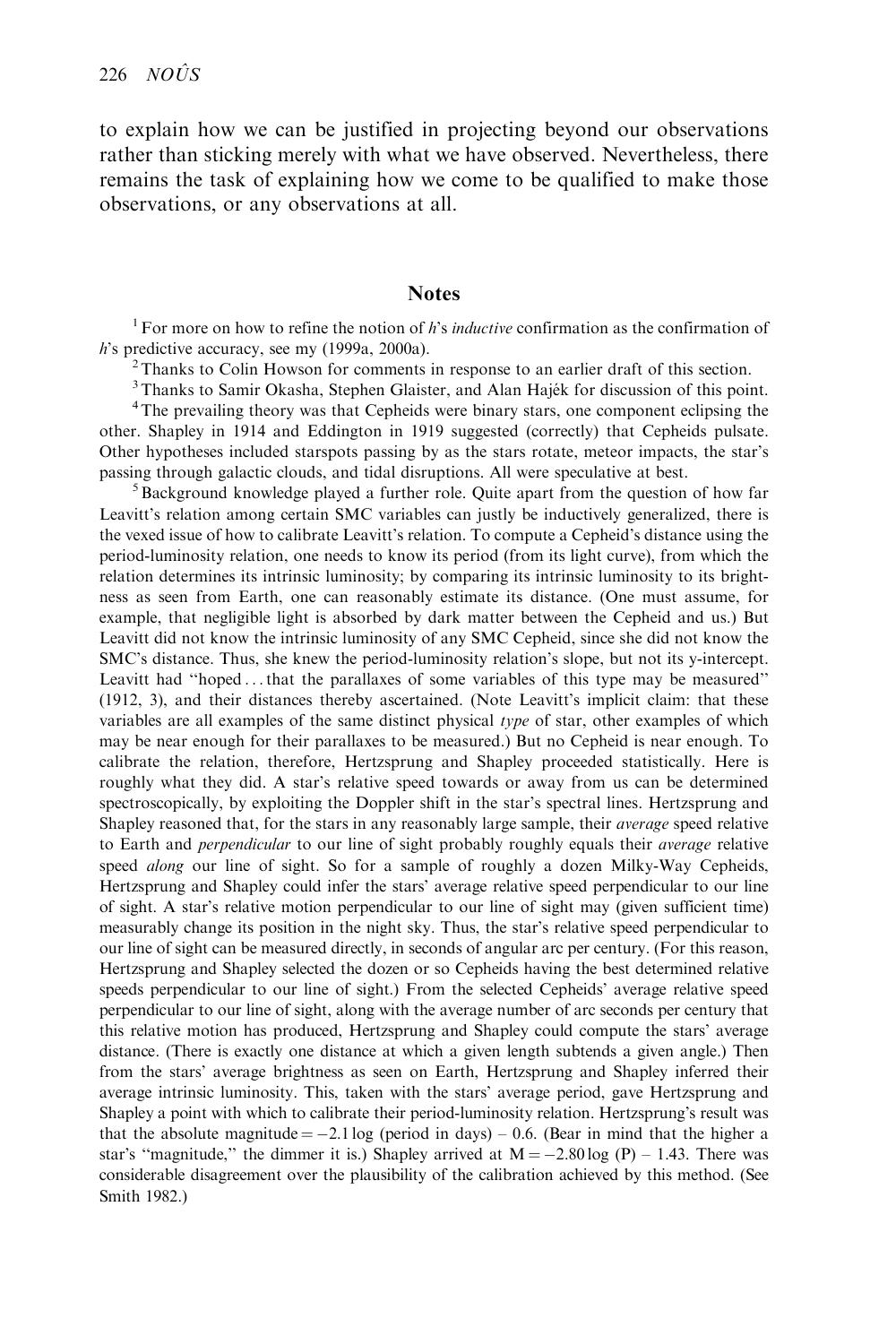<sup>6</sup>There also remained plenty of logical space for an astronomer justly to believe that a periodluminosity relation holds for all Cepheids, but that no satisfactory method had yet been found to calibrate this relation (see note 5). I shall focus not on the controversial calibration method employed by Hertzsprung and Shapley, but just on the considerably less controversial view (in the wake of Leavitt's discovery) that a period-luminosity relation covers all Cepheids. That's the theoretically impoverished step—generalizing from Leavitt's small sample of SMC stars to all Cepheids. <sup>7</sup> Although the earliest use in print (that I could find) of the term ''Cepheid'' is by Clerke

(1903, 319), a ''family likeness'' (Roberts 1895, 284) among these light curves had been widely appreciated, and these stars were commonly characterized as ''variable stars of the same class'' (Campbell 1901, 95). Leavitt also referred to a ''type'' here; see note 5. 8By Leavitt's time, astronomers had also identified a few spectral features characteristic of

Cepheids. However, they apparently did not need to discover that a given star possesses these spectral characteristics in order to be in a position to identify it as a Cepheid. Furthermore, since astronomers ascertained inductively that all Cepheids possess these spectral features, astronomers must already have justly concluded that examined Cepheids are relevant confirmation-wise to the others.<br><sup>9</sup>Today, astronomers regard Shapley and his colleagues as having mistakenly grouped

together several different kinds of stars (''classical'' Cepheids, RR Lyrae stars, W Virginis stars) and hence as having arrived at estimates of stellar distances that, although far more accurate than previous ones, were several times too low. Yet astronomers today generally do not deny that Shapley and his colleagues were justified at the time in believing Cepheids to be uniform, and this justification is our concern.<br> $10$  Hoskin (personal communication) says that the justification for the uniformity assumption

is that doing something is better than doing nothing. However: (1) this principle does not obviously hold if doing something may well lead to false conclusions, whereas doing nothing would obviously avoid that result. Analogy: The only way to have a chance to win the lottery is to play, but it does not follow that we ought to play; it depends on the odds of winning and the cost of losing. (2) That doing something is better than doing nothing cannot justify doing one ''something'' rather than another. But surely, not all assumptions that would lead to stellar distance estimates were equally justified. (3) ''Doing'' something in the sense of pursuing a research program may indeed be better than doing nothing, but this ''doing'' does not oblige us to believe the conclusions yielded by that program until further research reveals evidence justifying them.<br><sup>11</sup> Of course, any two light curves will have infinitely many respects of similarity and

infinitely many differences. But some of these must be more salient to astronomers than others, else astronomers could never have caught on to "Cepheid" ostensively.<br><sup>12</sup>For example, Loud (1907, 370) remarked that although many Cepheids rapidly rise to

their maximum and then more gradually fall, ''[a] few instances in which this peculiarity was deemed to be replaced by symmetry have been erected on that ground by some authorities [such as Clerke (1903, 328), though not Campbell (1901, 95)] into a separate species, having zeta Geminorum for a [proto]type.'' But Loud objected that there is a continuous series of cases between zeta Geminorum and more recognized Cepheids:

[T]he usual asymmetry is in no way fixed in degree, varying in sundry instances much below the mean; thus in W Virginis the time of increase is to that of decrease as 46 to 54; while S Antliae ... exhibits a corresponding ratio of 62 to 38, thus for once overpassing the limit of symmetry. These stars must then be regarded, at least provisionally, as merely aberrant members of the class represented by delta Cephei. On the other hand, the type represented by beta Lyrae is entirely distinct...

In contrast, Hertzsprung objected to co-classifying the cluster variables with the (other) Cepheids on the grounds that the latter had periods longer than a day, the former shorter, and there was a significant gap in the population with periods between 22 hours and 2 days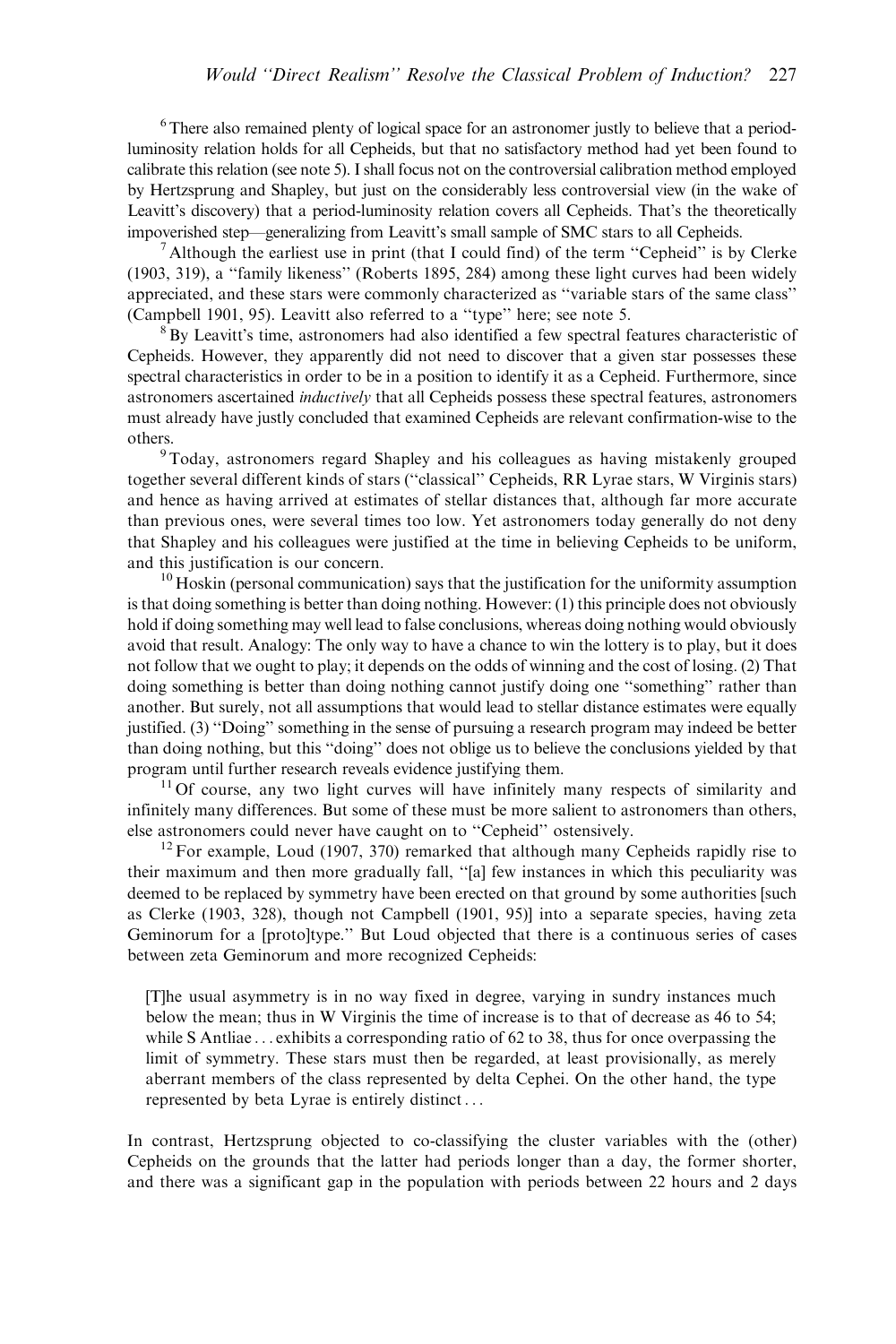(Smith 1982, 72; Campbell and Jacchia 1946). Curtis evocatively called them ''two different breeds of cats'' (Smith 1982, 124).<br><sup>13</sup>Astronomers generally do not use the philosophical term "natural kind." But they do

frequently characterize some category as a ''natural group,'' a ''real physical group,'' or ''a very well defined class of objects." (See also notes 7 and 12.)<br><sup>14</sup>The account of a "natural kind" that I am about to sketch is hardly original. Similar

ideas can be found in works from Jevons (1905, 675 and 708) to Kuhn (2000, 228–33). <sup>15</sup> Or (to put it the other way around) that two alleged species are found to agree in some

characteristic property is prima facie grounds for wondering whether they are indeed distinct species. For example, that the tau and theta-zero mesons were found (in the mid-1950's) to have similar mass was considered powerful evidence that they are actually the same particle (Pais 1986, 516). <sup>16</sup>These are the expectations that (as we shall see) ground the inference to the Cepheid

period-luminosity relation. But they are not the only expectations. In observing various stars to be Cepheids (or non-Cepheids) from inspecting their light curves, astronomers presupposed that a star can be identified as a Cepheid (or non-Cepheid) from its light curve alone. But Cepheids cannot really be so identified if, for instance, the gap that astronomers noticed between Cepheid and non-Cepheid light curves was merely an artifact of astronomers' having checked an unrepresentative sample of stars. (In that event, the gap might later have gotten filled in as astronomers discovered further variable stars and plotted their light curves.) Thus, in observing various stars to be Cepheids and non-Cepheids from inspecting their light curves, astronomers committed themselves to the view that the light-curve gap between examined Cepheids and examined non-Cepheids exists between all Cepheids and all non-Cepheids (and so will persist as further variable stars are taken into account, if their light curves are correctly plotted), since otherwise, observation of the light curve alone is not a good way to identify a Cepheid.

This is not to say that if the gap is merely an artifact of an unrepresentative sample, then there could not really be Cepheid variables, i.e., that the so-called Cepheids could not form a natural kind. The stars later discovered as filling in the gap might all be distinguished from the genuine Cepheids by their mechanism of variation and, hence, in other respects, such as spectroscopically. But then a Cepheid could not actually be identified from its light curve alone, even if astronomers did by sheer good fortune initially manage to distinguish some Cepheids in that way. Indeed, Newcomb (1902, 108–9) claimed that ''[t]he [light-curve] gap between the variable stars of the Algol type and those of the Beta Lyrae type is at the present time being filled by new discoveries in such a way as to make a sharp distinction of the two classes difficult.'' But this is a merely epistemic problem, he said; the two classes remain distinct. He described how we could ''have a star of the Algol type so far as the law of variation is concerned, yet, as a matter of fact, belonging rather to the Beta Lyrae type'' in virtue of the mechanism responsible for the star's variation. Newcomb explained how no measurement then available would enable such a star to be properly classified.

The report that a given star is a Cepheid also embodies expectations regarding that star's future, since the report is not that the star is *currently* a Cepheid. The report presupposes that such stars, were they observed again, would nearly always be found still to be exhibiting a Cepheid light curve. A star's status as a Cepheid is, for practical purposes, one of its permanent features. (Of course, stars presumably change over astronomical time scales. RU Camelopardi is, to my knowledge, the only known example of a star that was once observed to be a Cepheid and is now no longer.)<br> $17$  "Understanding why just those things belong together may essentially require understand-

ing the supervening [evaluative] term'' (McDowell 1981, 145); ''We do not fully understand a virtuous person's actions—we do not see the consistency in them—unless we [have] a grasp of his conception of how to live (McDowell 1979, 346). See also Lange (2000c). <sup>18</sup>This is an ironic result. From the 1880's to the 1950's, a corps of women (including

Henrietta Leavitt) was employed, especially at Harvard College Observatory, to identify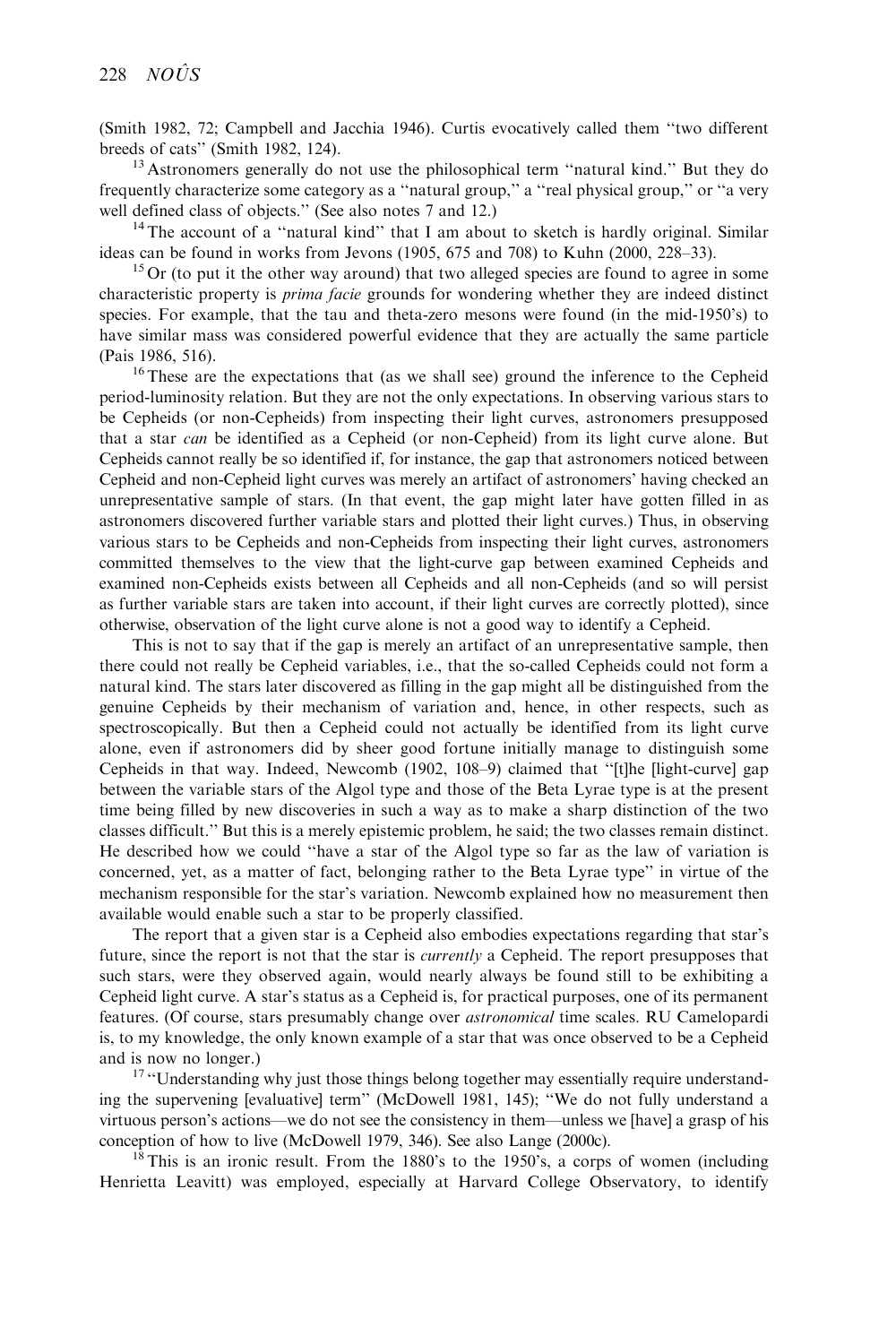variable stars. Of the 12,500 variables discovered at Harvard between 1886 and 1956—out of the 14,700 variables listed in the General Catalogue of Variable Stars—80*%* had been found by women (Hoffleit 1993, 8 and 12). One of the principal reasons for employing women was that their minds were thought to be uncontaminated by any scientific theory, enabling them to classify variables impartially. Regarding Annie Cannon, who discovered several hundred variable stars as well as devising the OBAFG Harvard system of spectral classification (which has remained standard), a contemporary (Payne-Gaposchkin 1941, 63) wrote: ''Miss Cannon was not given to theorising; it is probable that she never published a controversial word or a speculative thought. That was the strength of her scientific work—her classification was dispassionate and unbiassed.'' (Galison (1997) has noted similar attitudes toward women employed as photograph scanners in high-energy physics laboratories.) While their observations may indeed have been neutral among various theories regarding the mechanisms by which a star's luminosity may vary, I have argued that their observations were not wholly uncontaminated by theory. They carried on as they did, from the canonical cases, only because they knew that their categories were supposed to constitute genuine stellar species.

 $19$  It might be objected that in observing various stars to be Cepheids, astronomers were not being guided by their understanding of Cepheids as constituting a natural kind of variable. Rather, they went on from the prototypes in the manner they did because they understood the Cepheids simply as whatever variables fall between the prototypes and the nearest gap in the stellar population density; they held that by definition, a star is a Cepheid if and only if there is no gap between its light curve and delta Cephei's but there are gaps between its light curve and Algol's, beta Lyrae's, Mira's, and so forth. However, although this interpretation would account for the range of cases that astronomers designated ''Cepheid,'' this view interprets a star's Cepheid character as depending not just on its own light curve, but also on the distribution of other stars' light curves. In other words, a star's Cepheid character would not be among its intrinsic properties; had there been additional stars filling in the gaps, for instance, there would automatically (on this view of Cepheid-hood) have been no Cepheids (compare note 16), although the intrinsic properties of various actual Cepheids would have been unchanged. Astronomers certainly treated a star's Cepheid character as one of its intrinsic properties, alongside the star's period of variation and intrinsic luminosity ''as determined by [its] mass, density, and surface brightness'' (Leavitt 1912, 3), but unlike its apparent brightness on Earth. For astronomers to have gone on as they did in applying ''Cepheid'' to new cases, while meaning anything like what they did, astronomers must have regarded the Cepheids as a species of star.<br><sup>20</sup>There is a good deal more to be said about the belief that there are various sorts of

Cepheid laws, prescribing various features having something to do with the Cepheids' luminosity, and about the relation between having this belief and regarding examined Cepheids as relevant confirmation-wise to every unexamined Cepheid. The traditional view is that candidate laws of nature can be confirmed by their instances whereas candidate accidental generalizations cannot. For example, since we believe ''All emeralds are green'' to be a natural law, if true, we take the discovery of a given emerald to be green as confirming, of any unexamined emerald, that it is green. But, since we believe ''All of the families on my block have two children'' to be an accident, if true, we do not regard my family's having two children as confirming the same of the Jones family next door. I have shown (1999a, 2000a) that although this traditional view is incorrect as I have just elaborated it, there is a kernal of truth to it: a claim that we believe to be accidental, if true, cannot be confirmed ''inductively'' in a special sense. Moreover, in regarding emeralds to be a natural kind (of a certain sort), we believe certain ''inductive strategies'' to be the best, and therefore we adopt them. These strategies have us take (certain sorts of) features of examined emeralds as relevant confirmation-wise to (certain sorts of) features of any unexamined emerald. <sup>21</sup> For a recent discussion, see Putnam 1999. Bayesians should find direct realism quite

congenial. Indeed, Jeffrey's rule codifies one aspect of the ''theory-ladenness'' (Hanson 1958, 19) of our observations: our priors influence the new opinions that our perceptual experiences directly bestow upon us, and hence influence *what we have experienced things as.* (See my 2000b.)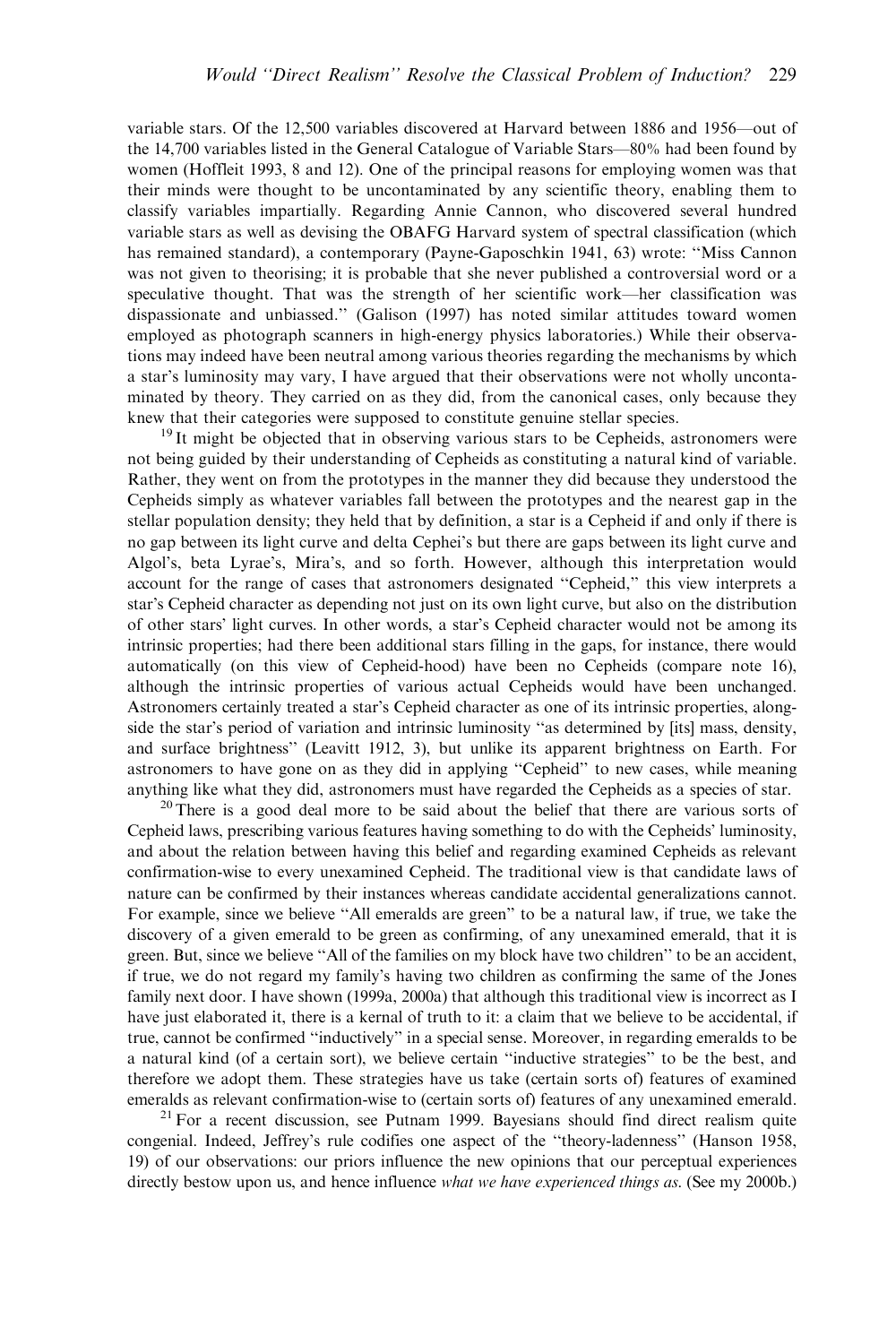$22$  My thanks to a referee for pressing this objection.<br> $23$  It is not entirely unproblematic, however. One might well ask how the observer arrives at her knowledge of her past. If a bit of this knowledge, as a recollection, is to have noninferential justification, then by Sellars's lights, the observer must be able to support it from her track record of recollecting things, an argument that in turn depends on further premises about the past. I shall not investigate here how Sellars purports to avoid such potential difficulties except to mention that, according to Sellars, ''one could not have observational knowledge of any fact unless one knew [empirically] many *other* things as well" (1963, 168) and no bit of the foundational stratum of one's empirical knowledge is epistemically prior to any other bit.<br><sup>24</sup> For more general remarks on having to trust yourself epistemically, see my (1999b).<br><sup>25</sup> So on Sellars's view, making observa

does not enter the picture only after the data have already been collected. An inductive sceptic would be unable to observe anything. Although I think that Sellars is correct here in his reply to the inductive sceptic, it is not clear that much science can arise merely from the sorts of inductions that Sellars says even the inductive sceptic must countenance (on pain of not being able to make observations at all). Hence the burden of this paper.<br><sup>26</sup>That a Cepheid is expected to remain a Cepheid for a long time (see note 16) makes it

easier for you and me to check what you have seen, and hence for you to build up a track record of Cepheid reports that were revealed to be accurate. If you and I cannot look at the thing on which you have already reported, or if that thing may well in the meantime have changed from the condition that you reported it as being in, then it will be more difficult for you and me to check what you have reported, in the absence of theoretical background that would enable currently unobservable conditions to be inferred from what is currently observable. Here is a further respect in which Cepheid identifications are especially amenable to being made as observation reports despite a theoretically barren context. 27At the close of section III, I said that astronomers cannot grant that various stars are

actually Cepheids, and then ask what basis there is for regarding the Cepheids as a real class of variable. But astronomers *can* step back from their own practice and ask why they are entitled to regard the *so-called* "Cepheids" as a natural kind.<br><sup>28</sup>A fan of Goodman's new riddle of induction would note that no matter what a star's

future magnitude (say) might be, there will be a characteristic of its light that remains unchanged, since a suitable grue-type predicate can be manufactured. For example, a star of magnitude 5 before the year 2005 and magnitude 7 after 2005 has a constant schmagnitude 5\*7. Goodman's general point, of course, is that any behavior could be made to count as nature's going on in the same way; the principle of the uniformity of nature is empty without some further specification of what counts as a uniformity. But if (as I have argued) astronomers possessed background beliefs about like patterns of starlight having like causes, then presuming this background belief to be genuinely contentful rather than utterly empty, Goodman's point entails that astronomers must have had some background beliefs limiting what kinds of behavior could count as the star's going on in the same way. (These beliefs would have been revised as more variables were discovered.) Goodman's new riddle of induction arises only if some purely formal, syntactic relation is alleged to determine which evidence would inductively confirm a hypothesis.

#### References

Austin, J. L. (1962) Sense and Sensibilia (Oxford: Clarendon).

Brueckner, Anthony. (2001) "BonJour's A Priori Justification of Induction," Pacific Philosophical Quarterly 82: 1–10.

Burnham, Robert. (1978) Burnham's Celestial Handbook (New York: Dover).

Campbell, Leon and Jacchia, Luigi. (1946) The Story of Variable Stars (Philadelphia: Blakiston).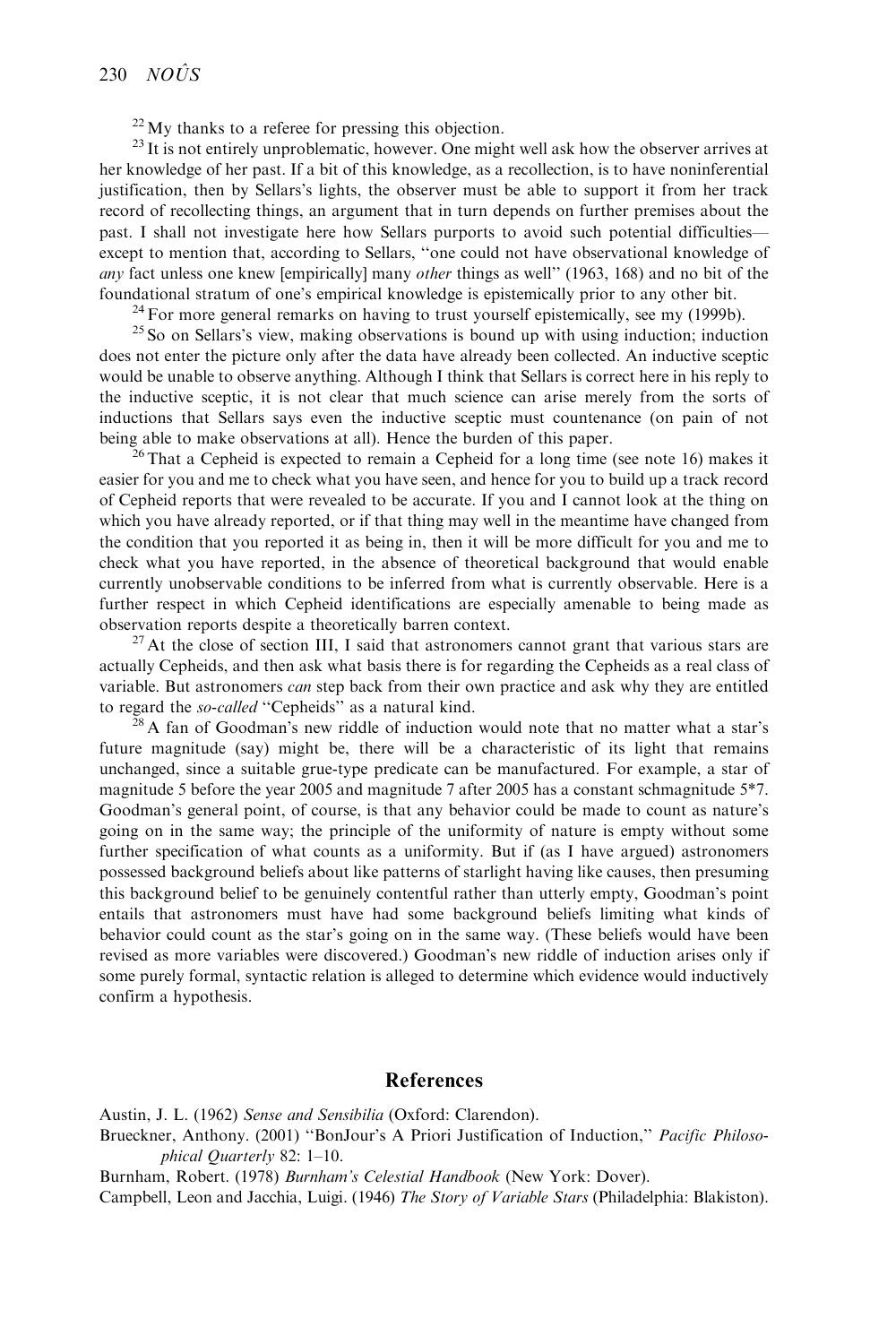- Campbell, W. W. (1901) ''The Motion of zeta Geminorum in the Line of Sight,'' Astrophysical Journal 13: 90–7.
- Clerke, Agnes. (1903) Problems in Astrophysics (London: Adam and Charles Black).
- Curtis, Heber D. (1921) ''The Scale of the Universe,'' Bulletin of the National Research Council 2 (part 3): 194–217.
- Fine, Terrence. (1973) Theories of Probability (New York: Academic).

Galison, Peter. (1997) Image and Logic (Chicago: University of Chicago Press).

- Hacking, Ian. (2001) An Introduction to Probability and Inductive Logic (Cambridge: Cambridge University Press).
- Hanson, Norwood Russell. (1958) Patterns of Discovery (Cambridge: Cambridge University Press).
- Hetherington, Norris. (1996) Hubble's Cosmology (Tucson: Pachart).
- Hoffleit, Dorrit. (1993) Women in the History of Variable Star Astronomy (Cambridge: AAVSO).
- Hoskin, Michael. (1976) "The 'Great Debate': What Really Happened," Journal of the History of Astronomy 7: 169–82.
- ———. (1982) Stellar Astronomy: Historical Studies (Chalfont St. Giles: Science History Publications).
- Howson, Colin. (2000) Hume's Problem: Induction and the Justification of Belief (Oxford: Clarendon).
- Howson, Colin and Urbach, Peter. (1989) Scientific Reasoning: The Bayesian Approach (LaSalle: Open Court).

Jevons, W. Stanley. (1905) The Principles of Science (London: Macmillan).

- Kornblith, Hilary. (1993) Inductive Inference and its Natural Ground (Cambridge: MIT).
- Kuhn, Thomas. (2000) "Afterwords," in The Road Since Structure (Chicago: University of Chicago Press), pp. 224–52.
- Lange, Marc. (1999a) "Why are the Laws of Nature So Important to Science?", *Philosophy and* Phenomenological Research 59: 625–52.
- ———. (1999b) ''Calibration and the Epistemological Role of Bayesian Conditionalization,'' The Journal of Philosophy 96: 294–324.
- (2000a) Natural Laws in Scientific Practice (New York: Oxford University Press).
- ———. (2000b) ''Is Jeffrey Conditionalization Defective By Virtue of Being Non-Commutative? Remarks on the Sameness of Sensory Experience,'' Synthese 123: 393–403.
- ———. (2000c) ''Salience, Supervenience, and Layer Cakes in Sellars's Scientific Realism, McDowell's Moral Realism, and the Philosophy of Mind,'' Philosophical Studies 101: 213–51.
- Leavitt, Henrietta. (1908) "1777 Variables in the Magellanic Clouds," Harvard College Observatory Annals 60: 87–108.
- —. (1912) "Periods of 25 Variable Stars in the Small Magellanic Cloud," *Harvard College* Observatory Circular 179: 1–3.
- Loud, F. H. (1907) ''A Suggestion Toward the Explanation of Short Period Variability,'' Astrophysical Journal 26: 369–74.
- McDowell, John. (1979) ''Virtue and Reason,'' The Monist 62: 331–50.
- ———. (1981) ''Non-Cognitivism and Rule-Following,'' in S. Holtzman and C. Leich (eds.), Wittgenstein: To Follow a Rule (London: Routledge), pp. 141–62.
- Newcomb, Simon. (1900) Elements of Astronomy (New York: American Book).

-. (1902) The Stars (London: John Murray).

- Okasha, Samir. (2001) ''What Did Hume Really Show About Induction?'', The Philosophical Quarterly 51: 307–27.
- Pais, Abraham. (1986) Inward Bound (Oxford: Clarendon).
- Payne-Gaposchkin, Cecilia H. (1941) "Miss Cannon and Stellar Spectroscopy," The Telescope  $8:62-3.$
- Putnam, Hilary. (1999) The Threefold Cord (New York: Columbia University Press).